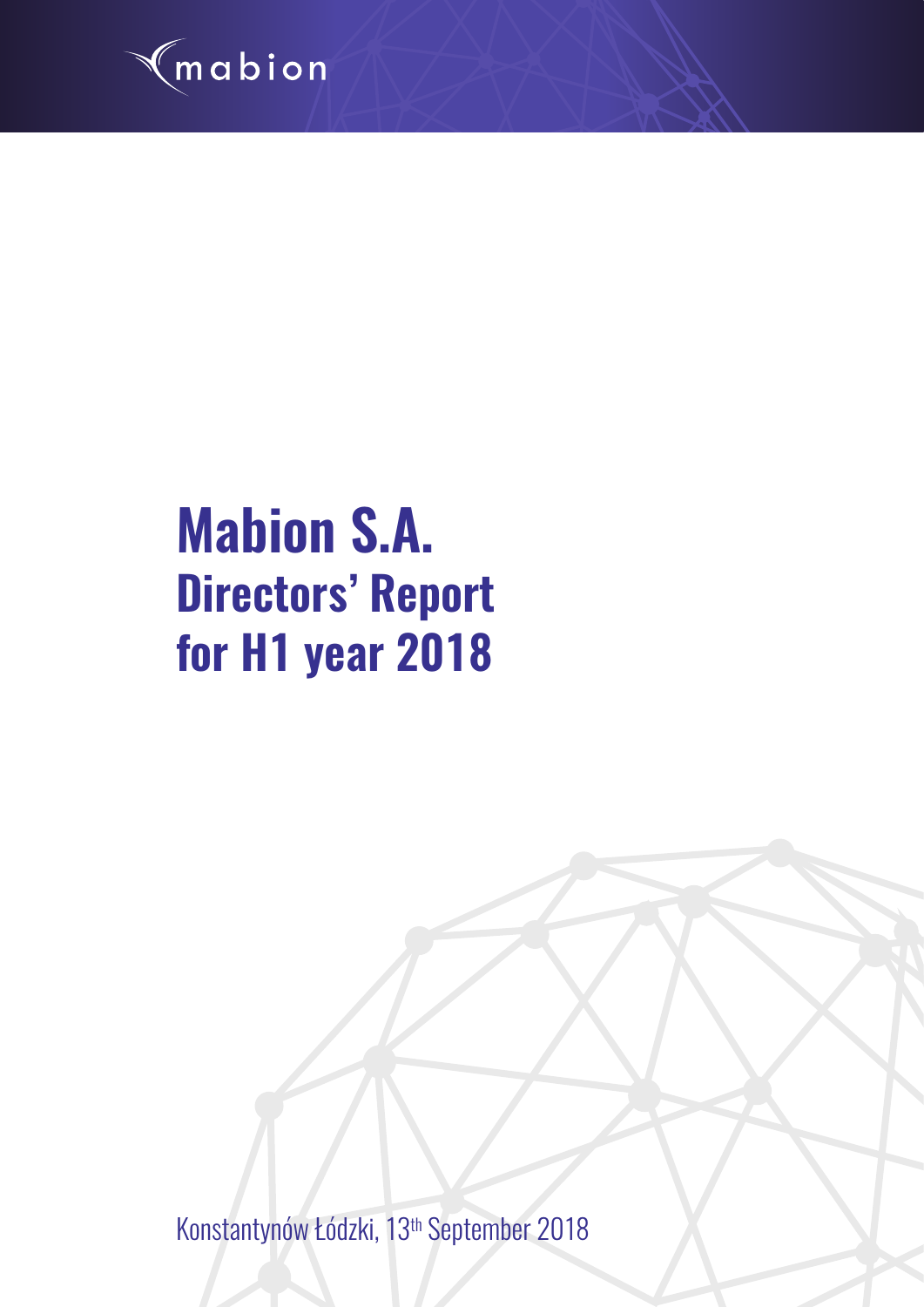# MABION S.A. Directors' Report for H1 year 2018

# Contents:

| 1       |      | Selected financial data                                                                                                            | 3  |
|---------|------|------------------------------------------------------------------------------------------------------------------------------------|----|
| $2_{-}$ |      | <b>INFORMATION ABOUT MABION S.A.</b>                                                                                               | 4  |
|         | 2.1  | Composition of the Management Board and the Supervisory Board                                                                      | 4  |
|         | 2.2  | Entities covered by consolidation                                                                                                  | 4  |
| 3.      |      | <b>OPERATIONS OF MABION S.A.</b>                                                                                                   | 5  |
|         |      | 3.1 The Company's business                                                                                                         | 5  |
|         | 3.2  | Summary of Mabion S.A.'s activities in the first half of 2018<br>and until the date of publication of the report                   | 6  |
|         |      | 3.3 Related party transactions                                                                                                     | 9  |
|         | 3.4  | Information on guarantees and warranties granted in respect<br>of loans and advances                                               | 9  |
|         | 3.5  | Description of the basic threats and risks to which Mabion S.A.<br>may be exposed                                                  | 9  |
|         |      | 4. ANALYSIS OF THE COMPANY'S FINANCIAL POSITION                                                                                    | 18 |
|         | 4.1  | Principles for preparing the semi-annual<br>condensed financial statements                                                         | 18 |
|         |      | 4.2 Financial position of Mabion S.A. after the first half of 2018                                                                 | 18 |
|         | 4.3  | Description of factors and events with a significant impact<br>on the condensed financial statements                               | 21 |
|         | 4.4  | Factors which will have an impact on the achieved financial results<br>in the perspective of at least the following six months     | 22 |
|         | 4.5  | Position of the Management Board concerning the possibility<br>of meeting the previously published forecasts concerning            | 22 |
| 5.      |      | the results for the year<br><b>SHARES AND SHAREHOLDINGS</b>                                                                        | 22 |
|         |      |                                                                                                                                    | 22 |
|         |      | 5.1. Structure of share capital<br>5.2. Shareholders with at least 5% of the total number of votes                                 | 23 |
|         |      | 5.3. Schedule of shares held by management and supervisory                                                                         |    |
|         |      | board members                                                                                                                      | 24 |
|         |      | 5.4. Share quotations on the Warsaw Stock Exchange                                                                                 | 25 |
| 6.      |      | OTHER SIGNIFICANT INFORMATION AND EVENTS                                                                                           | 26 |
|         | 6.1. | Litigation pending before the court, the competent                                                                                 |    |
|         |      | arbitration body or the public administration body                                                                                 | 26 |
|         |      | 6.2. Other information which is material to the assessment<br>of the human resources, asset and financial position of Mabion S.A., |    |
|         |      | its results and respective changes, and information material<br>to assessing its ability to discharge its liabilities              | 26 |

1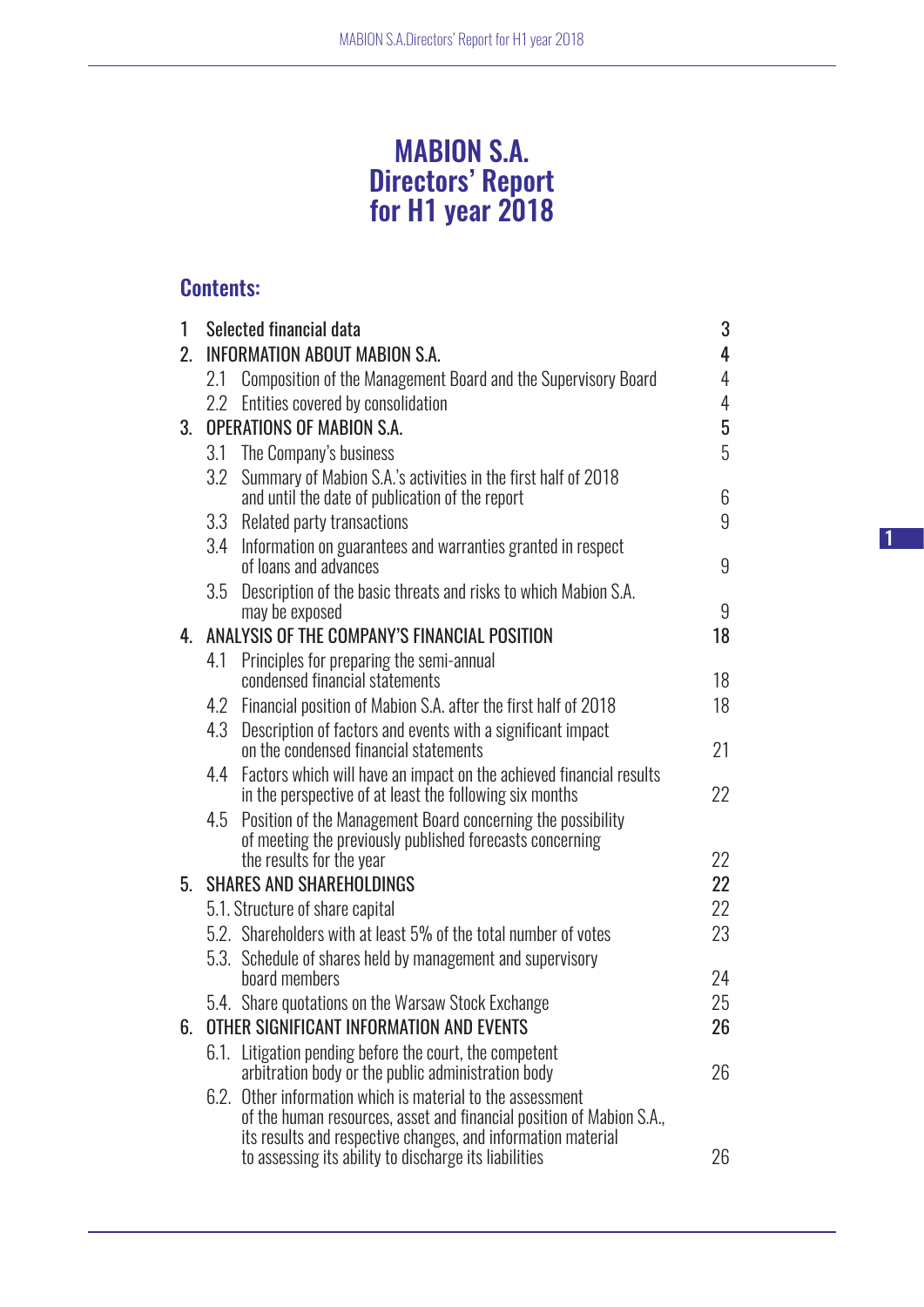# 1 Selected financial data

|                                                                |                                          | <b>PLN thousands</b>                     | <b>EURO thousands</b>                      |                                            |  |
|----------------------------------------------------------------|------------------------------------------|------------------------------------------|--------------------------------------------|--------------------------------------------|--|
|                                                                | January 1,<br>2018<br>- June 30,<br>2018 | January 1,<br>2017<br>- June 30,<br>2017 | January 1,<br>2018<br>$-$ June 30,<br>2018 | January 1,<br>2017<br>$-$ June 30,<br>2017 |  |
| Net sales of finished goods, goods for resale and<br>materials | $\theta$                                 | $\theta$                                 | 0                                          | 0                                          |  |
| Operating profit/(loss)                                        | $-36889$                                 | $-29026$                                 | $-8701$                                    | $-6834$                                    |  |
| Profit/(Loss) before tax                                       | $-41182$                                 | $-25369$                                 | $-9714$                                    | $-5973$                                    |  |
| Net profit/(loss)                                              | $-41182$                                 | $-25369$                                 | $-9714$                                    | $-5973$                                    |  |
| Weighted average number of shares (not in thousands)           | 12 447 332                               | 11 800 000                               | 12 447 332                                 | 11 800 000                                 |  |
| Earnings (loss) per one ordinary share (in PLN/EUR)            | $-3,31$                                  | $-2,15$                                  | $-0,78$                                    | $-0,51$                                    |  |
| Diluted earnings (loss) per one ordinary share (in<br>PLN/EUR) | $-3,31$                                  | $-2,15$                                  | $-0,78$                                    | $-0,51$                                    |  |
| Net cash from operating activities                             | $-34214$                                 | $-26703$                                 | $-8070$                                    | $-6287$                                    |  |
| Net cash from investing activities                             | $-2362$                                  | $-1728$                                  | $-557$                                     | $-407$                                     |  |
| Net cash from financing activities                             | 103 635                                  | 38 6 24                                  | 24 4 4 5                                   | 9094                                       |  |
| Net increase/(decrease) in cash and cash equivalents           | 67059                                    | 10 193                                   | 15818                                      | 2 4 0 0                                    |  |
|                                                                | <b>June 30,</b><br>2018                  | December 31,<br>2017                     | <b>June 30,</b><br>2018                    | December 31,<br>2017                       |  |
| <b>Total assets</b>                                            | 171 073                                  | 82 4 4 5                                 | 39 2 23                                    | 19767                                      |  |
| Liabilities and provisions for liabilities                     | 101 960                                  | 136 603                                  | 23 377                                     | 32 751                                     |  |
| Long-term liabilities                                          | 33 562                                   | 16 2 33                                  | 7695                                       | 3892                                       |  |
| <b>Short-term liabilities</b>                                  | 68 398                                   | 120 370                                  | 15 682                                     | 28859                                      |  |
| Equity                                                         | 69 113                                   | $-54158$                                 | 15846                                      | $-12985$                                   |  |
| Share capital                                                  | 1372                                     | 1 1 8 0                                  | 315                                        | 283                                        |  |
| Number of shares (not in thousands)                            | 13 720 772                               | 11 800 000                               | 13 720 772                                 | 11 800 000                                 |  |
| Book value per share (in PLN/EUR)*                             | 13.93                                    | 6.99                                     | 3.19                                       | 1.68                                       |  |
| Diluted book value per share (in PLN/EUR)                      | 13.93                                    | 6.99                                     | 3.19                                       | 1.68                                       |  |
| Declared or paid dividend per share (in PLN/EUR)               | 0,00                                     | 0,00                                     | 0,00                                       | 0,00                                       |  |

The selected balance sheet items presented in EUR were converted at the average EUR exchange rate published by the National Bank of Poland as of June 30, 2018 (4.3616 PLN/EUR) and as of December 31, 2017 (PLN 4.1709/EUR). The selected of the income statement and the cash flow statement were converted into EUR at the arithmetical average of the EUR exchange rates published by the National Bank of Poland prevailing as at the last day of each month during the six months ended June 30, 2018 and the six months ended June 30, 2017 (4.2395 PLN/EUR and 4.2474 PLN/EUR, respectively).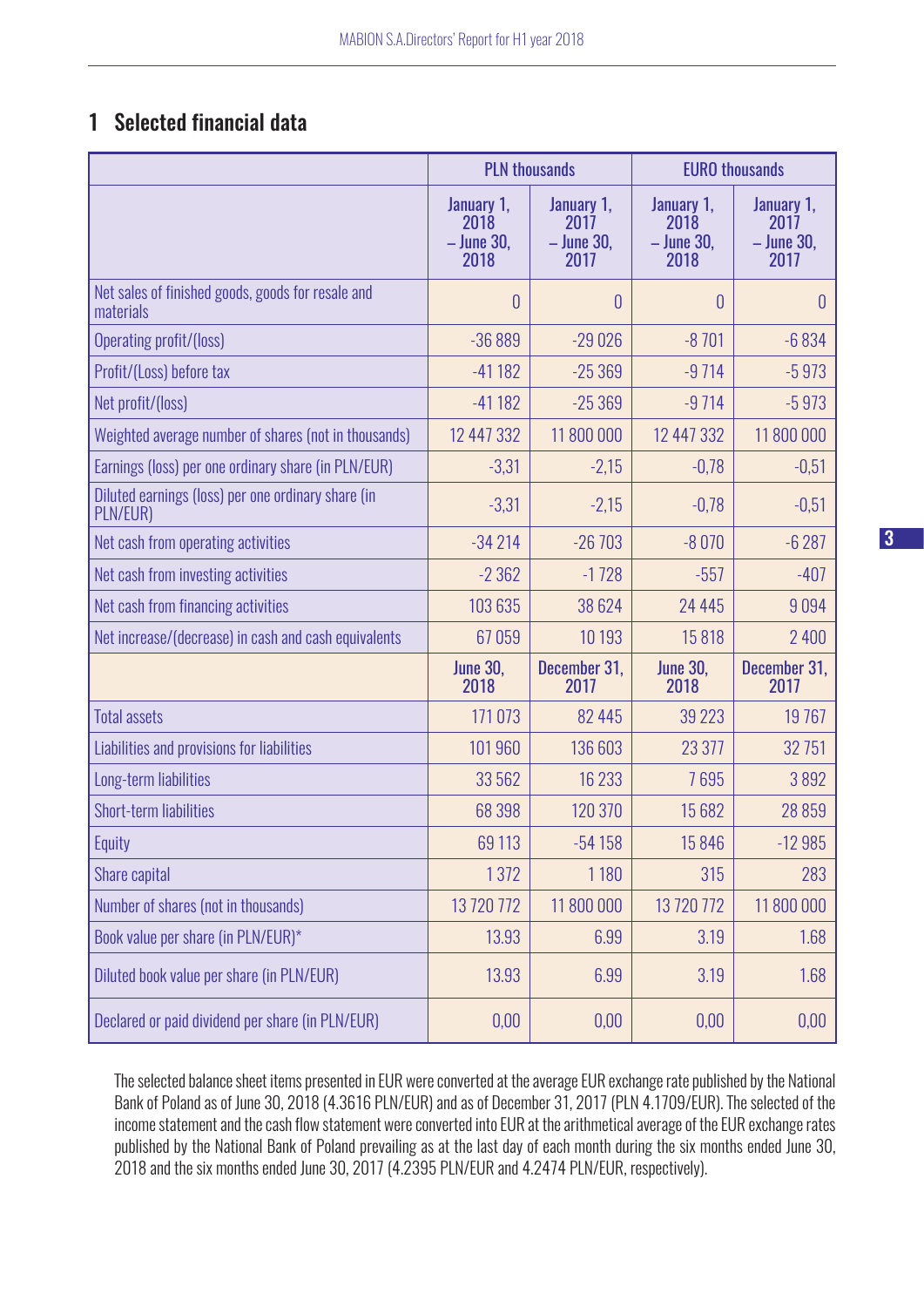# 2. INFORMATION ABOUT MABION S.A.

## 2.1 Composition of the Management Board and the Supervisory Board

In the financial year and until the date of submitting this report, the Management Board of the Company comprised:

- » Artur Chabowski Chairman of the Board,
- » Sławomir Jaros Board Member,
- » Jarosław Walczak Board Member.

In the reporting period, the composition of the Company's Supervisory Board changed.

On January 1, 2018 the Board consisted of the following members:

- » Robert Aleksandrowicz Chairman of the Supervisory Board,
- » Maciej Wieczorek Deputy Chairman of the Supervisory Board,
- » Grzegorz Stefański Independent Member of the Supervisory Board,
- » Tadeusz Pietrucha Independent Member of the Supervisory Board,
- » Jacek Piotr Nowak Member of the Supervisory Board,
- » David John James Independent Member of the Supervisory Board,
- » Artur Olech Independent Member of the Supervisory Board.

On June 27, 2018 the Company received a resignation from Robert Aleksandrowicz and Grzegorz Stefański - Members of the Supervisory Board and on June 28, 2018 from Artur Olech (document dated June 27, 2018)

On June 28, 2018 the Annual General Meeting passed a resolution on appointing the following members of the Supervisory Board:

- » Krzysztof Kaczmarczyk,
- » Dirk Kreder,
- » Józef Banach.

After the changes referred to above, from June 28, 2018 to the date of submission of this report, the composition of the Supervisory Board was as follows:

- » Maciej Wieczorek Chairman of the Supervisory Board,
- » Józef Banach Deputy Chairman of the Supervisory Board,
- » Tadeusz Pietrucha Independent Member of the Supervisory Board,
- » Jacek Piotr Nowak Member of the Supervisory Board,
- » David John James Independent Member of the Supervisory Board,
- » Robert Koński Independent Member of the Supervisory Board
- » Krzysztof Kaczmarczyk Independent Member of the Supervisory Board
- » Dirk Kreder Independent Member of the Supervisory Board.

## 2.2 Entities covered by consolidation

Mabion S.A. does not hold any shares in any other entities. There are no circumstances which could lead to the conclusion that the Company is a parent company within the meaning of Article 4 § 1. 4 of the Commercial Companies Code. In the first half of 2018 Mabion was not part of a Group and did not prepare consolidated financial statements.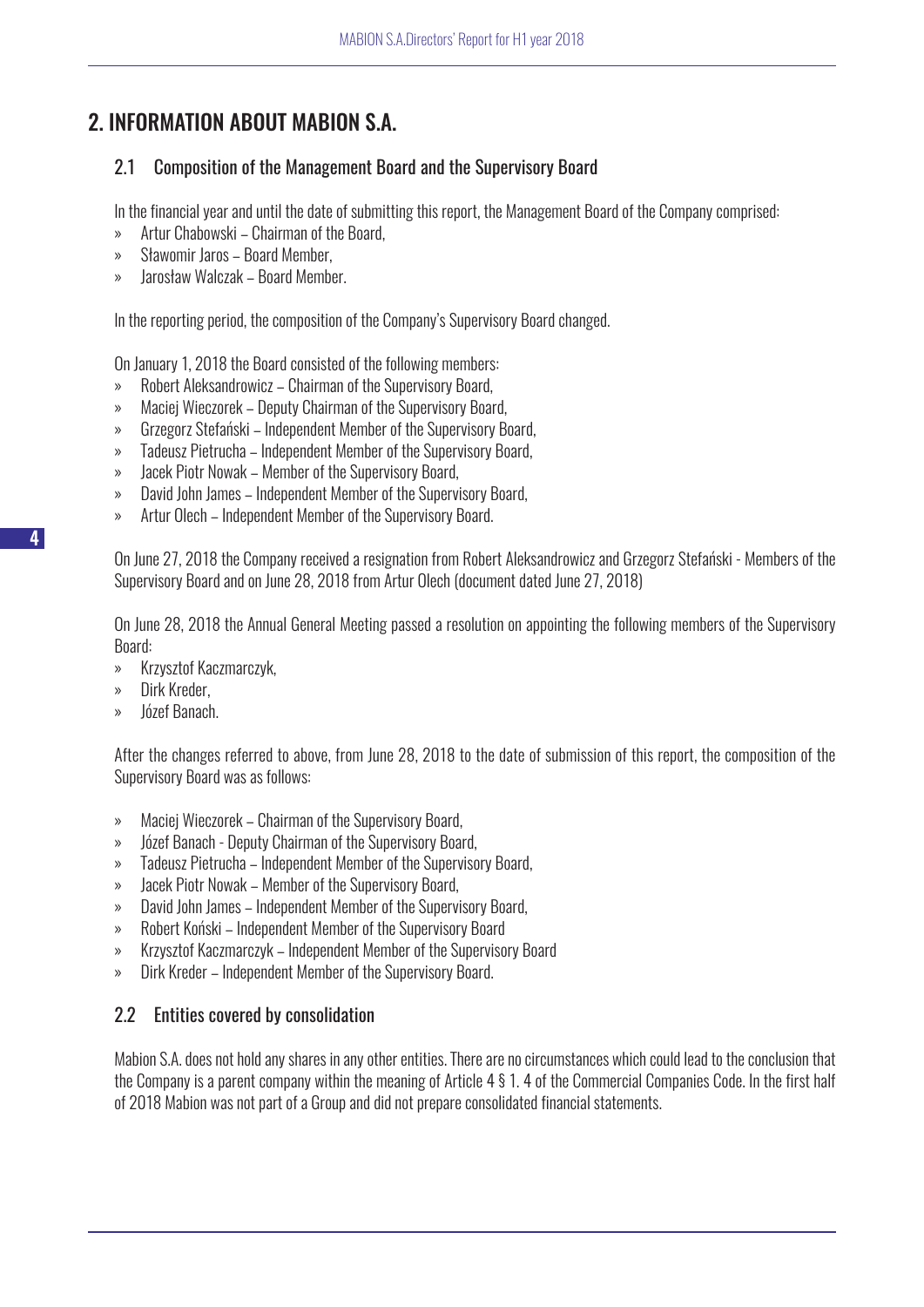# 3. OPERATIONS OF MABION S.A.

#### 3.1 The Company's business

Mabion concentrates on conducting research and development projects enabling the introducion of the newest generation of biotechnological drugs, including biosimilar drugs, which can be developed thanks to the achievements of the contemporary genetic engineering. The strategic goal of the Company is development, production and sale of the drugs that will be used in cancer tharapies as well as autoimmunological and metabolic treatments.

Mabion's most developed product is a drug biosimilar to MabThera/ Rituxan (Roche), called MabionCD20. On June 1, 2018 the Company filed the marketing authorization application (MAA) with the European Medicines Agency (EMA); on June 21, 2018 the infromation about the positive result of the drug validation was received and, therefore, the drug was taken to assessment. In accordance with the strategy of the development for medicinal products adopted in 2017, the Company is conducting currently research on the following drugs:

| <b>PROJECT</b>                                           | <b>REFERENCE DRUG</b>                     | <b>REGULATORY CATEGORY</b>                           |  |  |  |  |
|----------------------------------------------------------|-------------------------------------------|------------------------------------------------------|--|--|--|--|
|                                                          | <b>CLINICAL AREA</b>                      |                                                      |  |  |  |  |
|                                                          | <b>PROJECTS in PRE-REGISTRATION PHASE</b> |                                                      |  |  |  |  |
| MabionCD20                                               |                                           | mAB<br>biosimilar                                    |  |  |  |  |
|                                                          | <b>PROJECTS CURRENTLY CONDUCTED</b>       |                                                      |  |  |  |  |
| <b>MabionEGFR</b>                                        |                                           | mAB<br>biosimilar                                    |  |  |  |  |
| <b>MabionMS</b>                                          | සු                                        | mAB                                                  |  |  |  |  |
| MabionVEGF_Fab*                                          | $\bullet$                                 | Fab<br>biosimilar                                    |  |  |  |  |
|                                                          | <b>PLANNED PROJECTS</b>                   |                                                      |  |  |  |  |
| MabionHER2_ADC                                           |                                           | mAB<br>biosimilar                                    |  |  |  |  |
| MabionAl2                                                |                                           | mAB<br>biosimilar                                    |  |  |  |  |
| MabionAI3                                                |                                           | mAB<br>biosimilar                                    |  |  |  |  |
| <b>MabionTR</b>                                          |                                           | mAB<br>biosimilar                                    |  |  |  |  |
| MabionON4                                                |                                           | mAB<br>biosimilar                                    |  |  |  |  |
| MabionON5                                                |                                           | mAB<br>biosimilar                                    |  |  |  |  |
| MabionInAI4                                              |                                           | mAB<br>biosimilar                                    |  |  |  |  |
| <b>CONTINGENT PROJECTS</b>                               |                                           |                                                      |  |  |  |  |
| MabionHER2                                               |                                           | mAB<br>biosimilar                                    |  |  |  |  |
| Immunology<br>* Stage of ioint develonment with nartner. | Ophthalmology<br>Oncology<br>$\circ$      | <b>Tissue metabolism</b><br>၉၂၃<br>(၁၂၃<br>Neurology |  |  |  |  |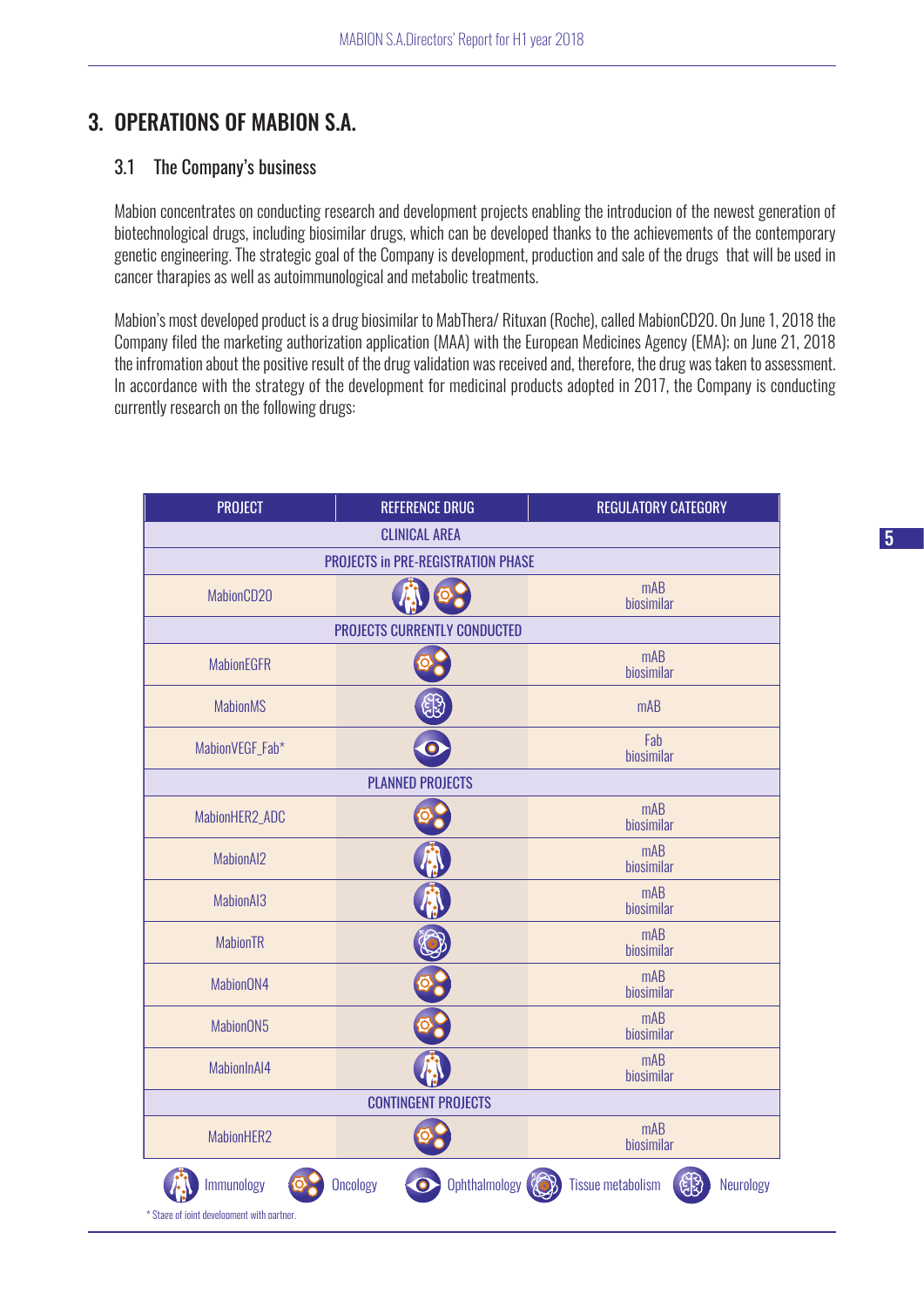## 3.2 Summary of Mabion S.A.'s activities in the first half of 2018 and until the date of publication of the report

On January 5, 2018, the Company's Management Board received information on the initial results of the assessment of the results of the clinical trial conducted in patients treated with MabionCD20 in the indication of non-Hodgkin's lymphomas (NHL) in respect of two primary pharmacokinetic endpoints, from the external company contracted to perform the assessment. The initial results indicated that the assumed bioequivalence criteria were met. This information was published in Current Report No. 2/2018 on January 5, 2018.

On January 10, 2018, the Management Board received initially processed data on the effectiveness of the treatment and the overall safety profile of MabionCD20 in the indication of non-Hodgkin's lymphomas (NHL) from an external company (secondary endpoints). Based on the data relating to the efficacy of the therapy, the Management Board assessed the patients' response to the treatment in both groups (treated with MabionCD20 and with MabThera) as comparable. In the Company's opinion, MabionCD20 met the requirements of the overall safety profile. The Management Board emphasized that due to the relatively small population of patients participating in the trial compared with the MabionCD20 RA trial, the assessment had not been based on statistical inference. The assessment was based on descriptive statistics. This means that the final assessment of the reported results will be made by the European Medicines Agency (EMA) and may differ from the Company's assessment. Research reports in their final versions were used in the marketing authorization application (MAA) which the Company filed with the EMA in June 2018. This information was published in Current Report No. 3/2018 on January 10, 2018.

On January 11, 2018, the Company's Management Board obtained information that the last visit of the last patient in the followup extension study (the so-called long-term follow-up) of patients included in the MabionCD20 NHL trial had taken place. In conclusion, all the patients who participated in the MabionCD20 NHL trial ended a 46-week treatment and follow-up cycle consisting of the basic treatment and the follow-up period which lasted 26 weeks and additional 20 weeks of long-term followup. Therefore, the data collection for all endpoints of the research ended. Based on the collected data the Company is to obtain results in respect of the secondary endpoints related to long-term follow-up. This information was published in Current Report No. 4/2018 on January 11, 2018.

On January 15, 2018, the Management Board received initially processed data in respect of the pharmacokinetic secondary endpoints and pharmacodynamics of MabionCD20 in the indication of non-Hodgkin's lymphomas (NHL) from an external company (secondary endpoints). The Management Board assessed the obtained pharmacokinetic parameters in the groups treated with MabionCD20 and MabThera as equivalent. In respect of the pharmacodynamics, in both groups a depletion (removal) of B-cells was noted, the degree of repletion (recreation) of lymphocytes in both groups was similar. The Management Board emphasized that due to the relatively small population of patients participating in the trial compared with the MabionCD20 RA trial, the assessment had not been based on a simplified statistical approach. This means that the final assessment of the reported results will be made by the European Medicines Agency (EMA) and may differ from the Company's assessment. Trial reports in their final versions will be used in the marketing authorization application (MAA) which the Company is planning to file with the EMA. This information was published in Current Report No. 6/2018 on January 15, 2018.

On March 22, 2018, the Company obtained financing in the amount of PLN 174.8 million, in the form of a borrowing agreement, from the Company's shareholder, Twiti Investments Ltd. (the Shareholder). The funds for the borrowing were obtained by the Shareholder from the sale of the Company's 1,920,772 ordinary bearer shares under the private offering referred to below. Originally, the borrowing from the Shareholder was to be repaid by June 30, 2018 by way of a set-off between reciprocal claims: the Company's receivables from the Shareholder's payment for the same number of the Company's newly issued ordinary bearer shares as the number shares sold under private offering that were to be issued by the Company at the same price as the price obtained from the sale of shares under private offering, and the Shareholder's receivables from the repayment of the borrowing from the Shareholder. The borrowing was eventually repaid by the Company in cash on April 23, 2018. This information was published in Current Report No. 26/2018 on April 23, 2018.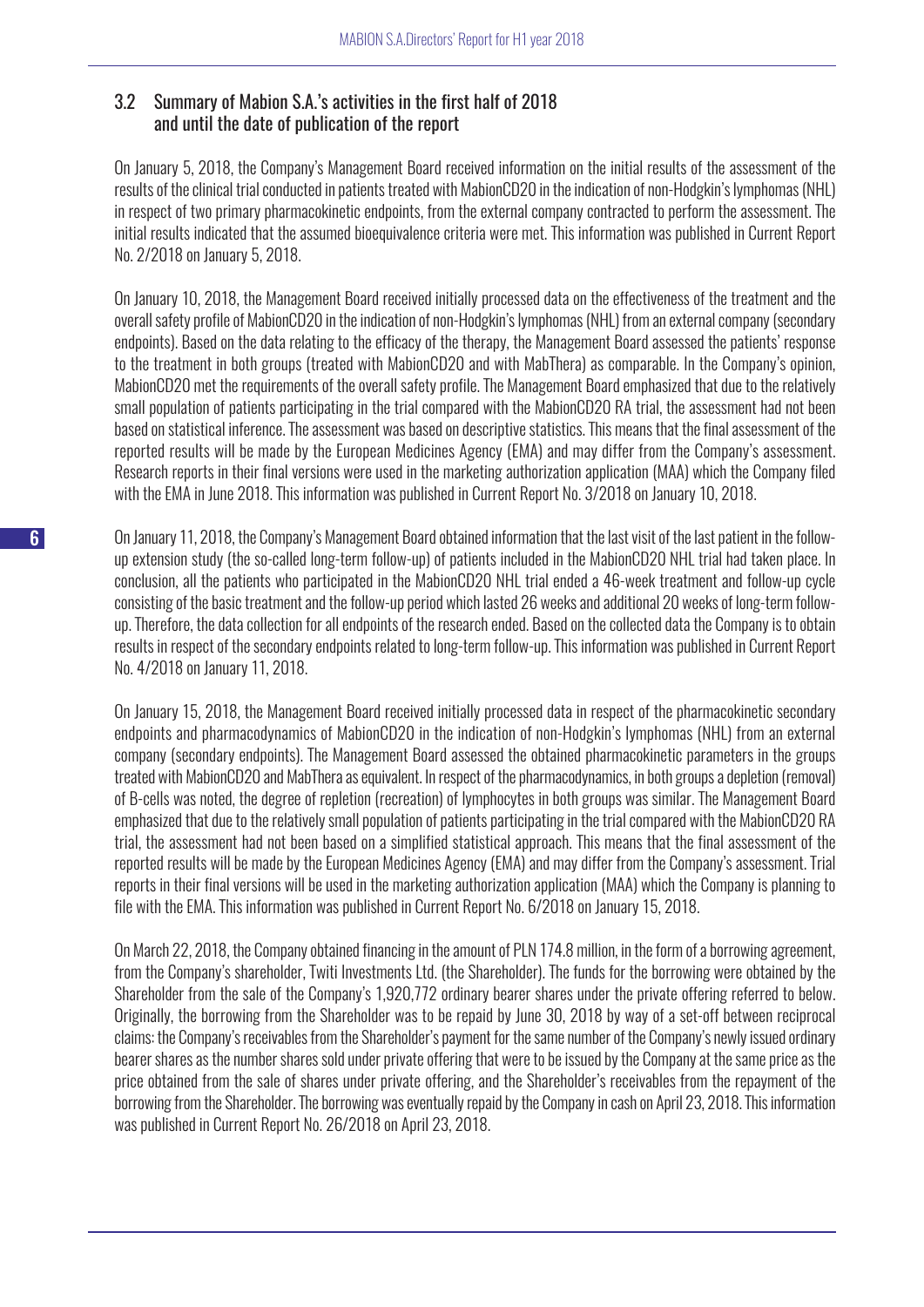On March 22, 2018, Twiti Investments Ltd. concluded the agreement concerning the sale of the Company's 1,920,772 ordinary bearer shares in its possession under private offering to a limited number of selected institutional investors, including from the U.S., pursuant to the exception concerning private placements provided for in Section 4)a)(2) of the U.S. Securities Act of 1933, as amended, and non-U.S. investors based on the exclusion provided for in Regulation S of the U.S. Securities Act. The private offering was carried out in a manner which does not constitute a public offering in the meaning of Article 3 par. 1 of the Act of 29 July 2005 on Public Offering (…) and does not require the preparation or approval of the issue prospectus or information memorandum. The sale of shares took place as block trade transactions at the GPW carried out on March 23, 2018 and settled on March 27, 2018. The price of one share sold by the Shareholder was PLN 91.00. The private offering was addressed mainly at the U.S. institutional investors specializing in healthcare and biotechnology sectors who strengthened and diversified the Company's shareholding structure. The investors who purchased shares from the Shareholder and joined the Company's shareholding structure included, among others, the European Bank for Reconstruction and Development (EBRD) which purchased shares for PLN 61.4 million, and PFR Life Science sp. z o.o. (PFR Life Science), which purchased shares for PLN 38.3 million. Pursuant to framework agreements concluded with PFR Life Science and the EBRD, as long as PFR Life Science or the EBRD hold shares representing more than 1% of the Company's share capital, the EBRD, following consultations with PFR Life Science, will have the right to nominate a candidate to the Company's Supervisory Board, who shall meet the independence criteria stipulated in Annex II to the Commission Recommendation of 15 February 2005 on the role of nonexecutive or supervisory directors of listed companies and on the committees of the (supervisory) board. Pursuant to the framework agreement concluded with the EBRD, the Company undertook to follow good practices adopted by the EBRD in the scope of environmental and social policy and to comply with the policy for combating fraud. This information was published in Current Report No. 12/2018 on March 23, 2018.

On March 22, 2018, the Company received from the company contracted to analyses the results of the clinical trial with MabionCD20 in RA patients the confirmation that the status of the clinical trial results reported previously by the Company as "initial", following thorough data verification, was changed to "final". Thus the positive assessment of the clinical trial result did not change. The final versions of the report were attached to the marketing authorization application (MAA). The positive trial results do not warrant the approval by the European Medicines Agency (EMA). This information was published in Current Report No. 13/2018 on March 23, 2018.

On April 4, 2018, the Company received information that the Company's application for co-funding of a project entitled "Expansion of the Research and Development Centre of Mabion S.A. – research on a new generation of medicines" submitted in the course of competition 2.1/2/2017 to Measure 2.1: Support for investments in R&D infrastructure of enterprises of the Smart Growth Operational Programme 2014-2020 has been selected for co-financing. The subject of the project is development of the company's R&D facilities by preparing the necessary infrastructure: the Research and Development Centre building and the purchase of research equipment for the purpose of research on innovative medicines. The designated Research and Development Centre will be used to develop the most cutting-edge generation of biotechnological medicines, – monoclonal antibodies – and prepare them for commercialization. The total cost of the Project is estimated at PLN 172.88 million and the recommended value of co-financing is equal to the amount specified in the application, i.e. PLN 63.25 million. This information was published in Current Report No. 22/2018 on April 4, 2018.

On April 18, 2018, the Company's Extraordinary General Meeting (EGM) adopted the resolution on an increase in the Company's share capital from PLN 1,180,000 to the amount of PLN 1,372,077.20 by means of issuing 1,920,772 P-series ordinary bearer shares with a nominal value PLN 0.10 each in the private placement according to Article 431 par. 2 point 1 of the KSH, addressed to Twiti Investments Ltd. The EGM decided to exclude the pre-emptive rights of the existing shareholders with respect to all Pseries shares. The issue price of one P-series share was PLN 91.00 per share (total value of the issue: PLN 174.8 million). The Company's Management Board was authorized to apply for admission and introduction of the P-series shares and the rights to P-series shares into trading on the regulated market operated by Giełda Papierów Wartościowych S.A. and to conclude with Krajowy Depozyt Papierów Wartościowych S.A. (Central Securities Depository of Poland) the agreement on the registration in the securities depository of P-series shares as well as to take all and any further necessary measures for their dematerialisation. This information was published in Current Report No. 23/2018 on April 18, 2018.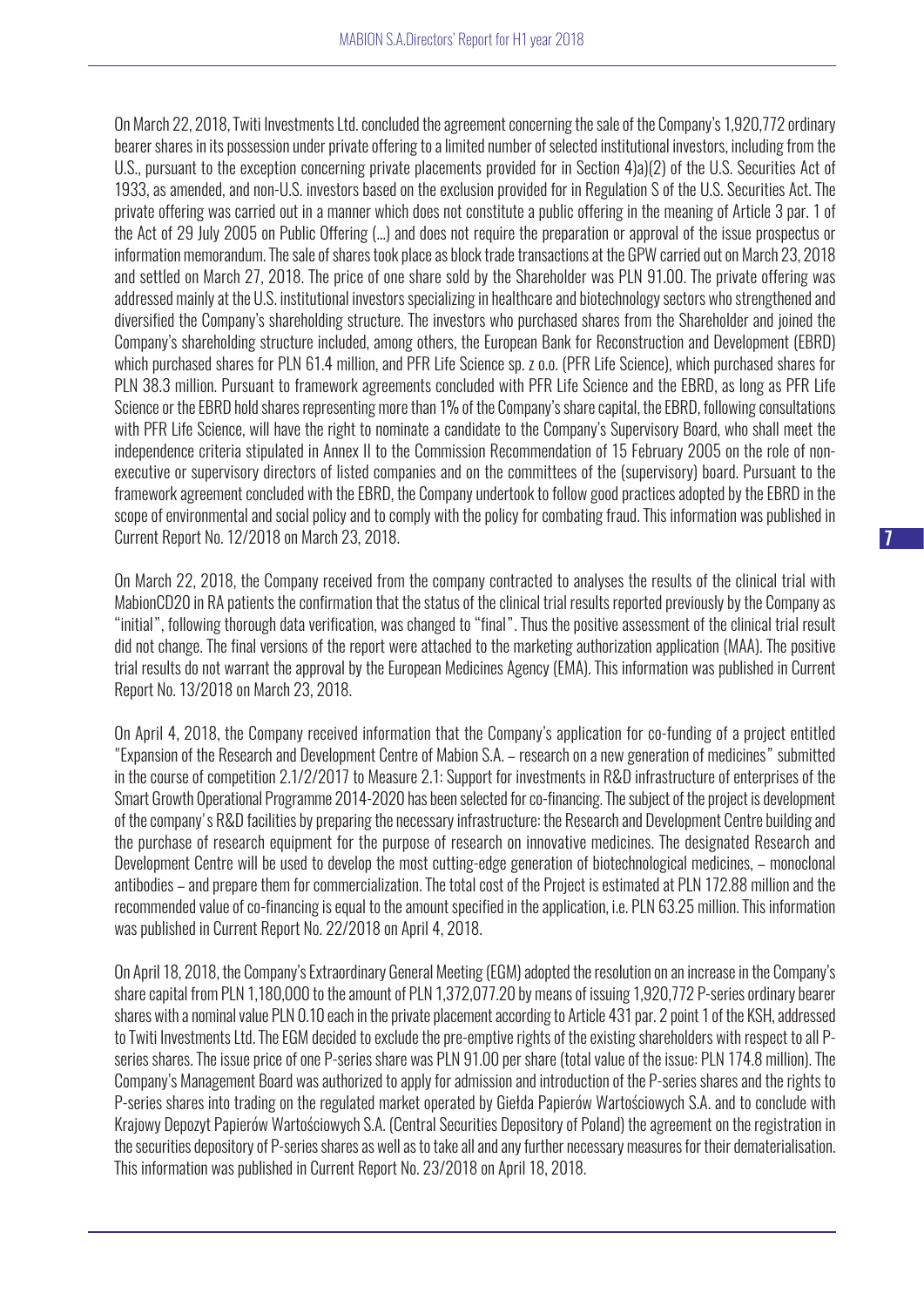On April 23, 2018 the Company addressed to Twiti Investments Ltd. an offer to subscribe to the Company's 1,920,772 P-series ordinary bearer shares in the private placement according to Article 431 par. 2 point 1 of the KSH. The Shareholder accepted the offer to subscribe to P-series shares and on April 23, 2018 the P-series Share Subscription Agreement was concluded, under which the Shareholder subscribed to the Company's 1,920,772 P-series ordinary bearer shares with a nominal value of PLN 0.10 per share at the issue price of PLN 91.00 per share (total sale price of P-series shares equaled PLN 174.8 million). The total issue price for P-series shares was paid by the Shareholder in cash on April 23, 2018. The Company intends to use funds obtained from the P-series share issue among others for the expansion of the Research and Development Centre in Konstantynów Łódzki, covering the costs and expenses in connection with the development and commercialization of MabionCD20, and repayment of loans from and other liabilities towards financial institutions. Information on the Shareholder's subscribing to P-series shares was published in Current Report No. 26/2018 on April 23, 2018.

On May 25, 2018 the Company received from the company contracted to analyses the results in the scope of patients' response to treatment of non-Hodgkin's lymphomas (NHL) the confirmation that the status of the clinical trial results reported in the previous announcements as "initial", following thorough data verification, was changed to "final". Thus the positive assessment of the clinical trial result remains unchanged. The final versions of the reports will be enclosed to the marketing authorization application (MAA). The positive trial results do not warrant the product approval by the European Medicines Agency (EMA). This information was published in Current Report No. 35/2018 on May 25, 2018.

On June 1, 2018 the Company filed with the EMA the marketing authorization application (MAA) for the markets regulated by EMA for the drug called "MabionCD20". The drug was developed as biosimilar to MabThera and its indications are in line with the MabThera list of indications. This information was published in Current Report No. 36/2018 on June 1, 2018.

On June 11, 2018 the Company signed an agreement with the Minister of Investment and Development for co-funding of a project entitled "Expansion of the Research and Development Centre of Mabion S.A. – research on a new generation of medicines" as part of the Measure 2.1: Support for investments in R&D infrastructure of enterprises of the Smart Growth Operational Programme 2014-2020 co-financed by the European Regional Development Fund. The total cost of the Project was estimated at PLN 172.88 million and the value of co-financing is PLN 63.25 million. This information was published in Current Report No. 42/2018 on June 11, 2018.

On June 21, 2018 the Company's Management Board received the information about the positive result of the validation of the marketing authorization application (MAA) by the European Medicines Agency (EMA) for the drug called "MabionCD20" and, therefore, the drug was taken to assessment. The acceptance of the application does not warrant the approval by the European Medicines Agency (EMA). This information was published in Current Report No. 46/2018 on June 21, 2018.

On June 27, 2018 the Company received the summary from the US Food and Drug Administration (FDA) after the BPD (Biosimilar Biological Product development) meeting Type 2. The objective of the meeting was to present the basic data gathered by the Company on the development of MabionCD20 in relation to the reference drug MabThera. What is more, aim of the meeting was to identify the basic issues connected with the cooperation with FDA in order to register the drug MabionCD20 in the USA. In accordance with the summary, FDA agreed to allow using the data to support the application. It also suggested the general strategy of linking the product registered in the EU (Mabthera) with the product allowed to be marketed in the USA (Rituxan). FDA did not find a completely separate research process for the US market necessary. The Company was admitted to the next stages of consulting process whose aim is to specify the FDA requirements. The company informs that the registration process as well as the marketing authorization process of MabionCD20 in the USA is a multi-stage process and the situation when some additional authorization requirements of FDA in the future will be introduced cannot be precluded. This information was published in Current Report No. 50/2018 on June 28, 2018.

On July 17, 2018 (event after the balance sheet date), the Company concluded a revolving loan agreement with Bank Zachodni WBK S.A. to finance operating activities of the Company in the period of 2 years from the day of signing the agreement. The amount of the loan granted equals PLN 30 million. Disbursement of up to PLN 15 million PLN will be possible after fulfilment of certain formal and legal requirements, as well as establishment of collateral. Disbursement of further PLN 15 million will be possible after the Company received a positive decision of the European Medicines Agency concerning marketing authorization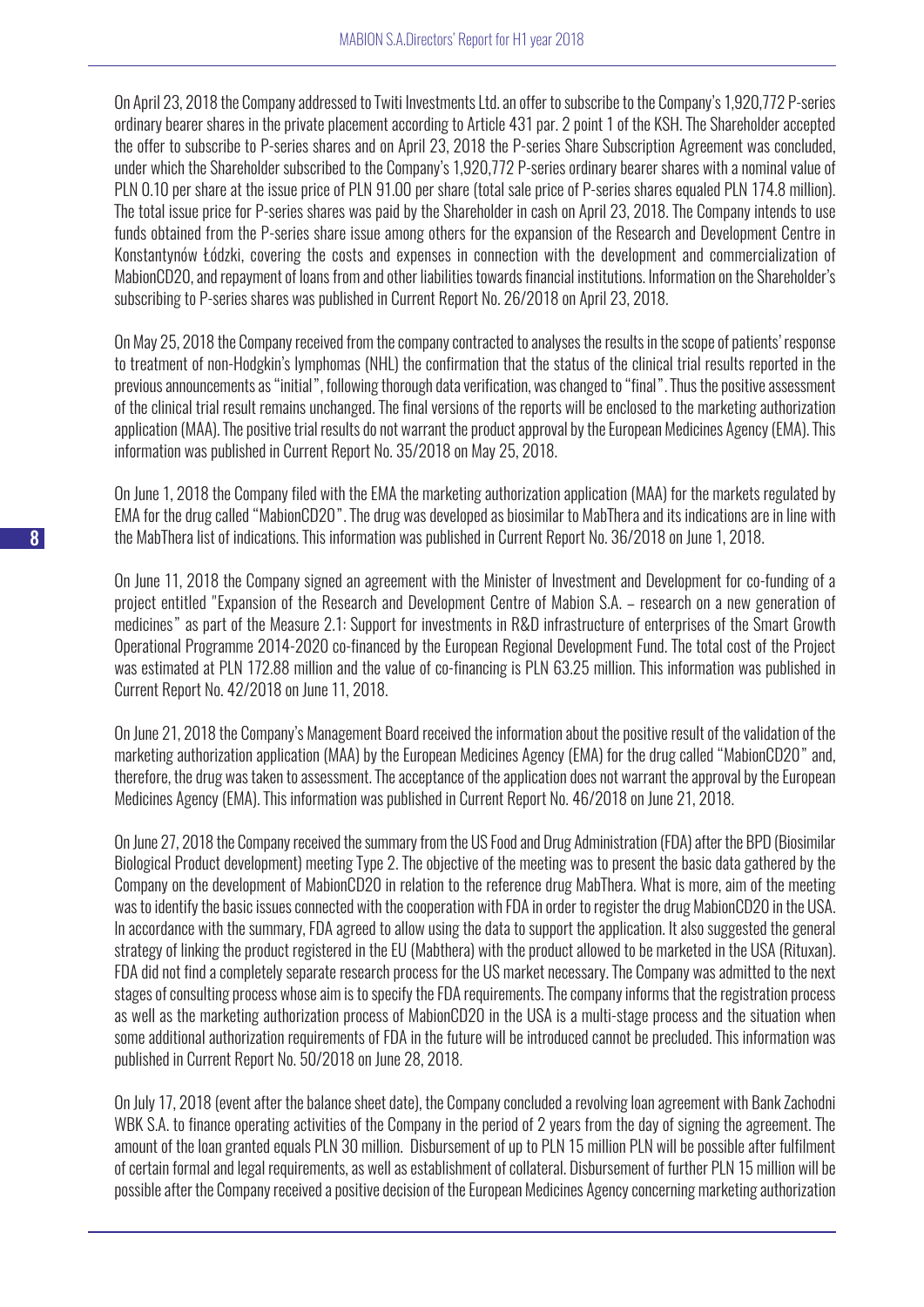for MabionCD20 drug. The loan bears interest at a variable, based on the WIBOR 1M reference rate increased by the Bank's margin, which is set at market terms. The Loan requires collateral, including a contractual mortgage (entered as item one in the land and mortgage register) up to PLN 45 million on the title to the real property in Konstantynów Łódzki along with assignment of the amounts due under the insurance policy, the Company's declaration of submission to enforcement by a notarial deed pursuant to art. 777 § 1 point 5 of the Civil Procedure Code each time up to 150% of the Loan amount, as well as surety and other forms of protection provided by related parties of the Company \_major shareholders of the Company\_. The agreement contains numerous obligations of the Company towards the Bank and covenants, which may result in termination of the agreement by the Bank, if not satisfied. This information was published in Current Report No. 55/2018 on July 17, 2018. On August 6, 2018 (event after the balance sheet date), the Company received permission from the European Medicines Agency (EMA) to submit a second registration application ("Duplicate application") for the drug called MabionCD20. The assumption of the second application is the acquisition by the Company of an additional trade name for which the list of indications for the product will be limited and will not include rheumatoid arthritis (RA). This activity may accelerate the commercialization of the drug MabionCD20 on the markets where RA is still covered by the patent protection for MabThera. At the same time, the Company announced that the above-mentioned EMA's consent is only a preliminary confirmation of the possibility of registering the drug and does not warrant success in the present process. The company also reserved the possibility to withdraw from submitting the second registration application depending on the final assessment of potential business benefits for the Company. This information was published in Current Report No. 56/2018 on August 6, 2018.

On August 27, 2018 (event after the balance sheet date), the Company was notified of Mylan Ireland's payment of USD 5 million for the achievement of the milestone specified in the mutual cooperation agreement in the form of the acceptance of the registration documents of MabionCD20 by EMA. According to the concluded cooperation agreement, apart from the abovementioned payment, the Company, after the implementation of the subsequent milestones, will receive further payments in the total amount of up to USD 30 million. The remaining milestones, which future payments depend on, are: the approval of the marketing authorization application for MabionCD20 and progress in its commercialization. This information was published in the Current Report No. 58/2018 on August 27, 2018.

## 3.3 Related party transactions

In the first half of 2018, the Company did not enter into transactions with related entities on terms other than an arm's length basis. More information about transactions with related entities can be found in Note 24 to the interim condensed financial statements of the Company as af and for the six months ended June 30, 2018.

## 3.4 Information on guarantees and warranties granted in respect of loans and advances

In the first half of 2018 the Company did not grant any warranties for loans or advances, or any guarantees jointly to one entity or subsidiary of that entity, where the total value of the existing warranties or guarantees would be significant for the Company.

## 3.5 Description of the basic threats and risks to which Mabion S.A. may be exposed

#### Risk related to the macroeconomic conditions

Potential unfavourable changes in the macroeconomic conditions on the markets where the Company is planning to sell its drugs, in particular the slow-down in the rate of economic growth or reduction in expenditure on healthcare may have a negative impact on the operations and financial results of the Company. Significant economic factors which have an impact on the results achieved by our Company include the level of GDP, average wages, unemployment level, inflation level, level of expenditure on healthcare. The Management Board monitors the situation on the target markets on a current basis, trying to adapt the Company's strategy to the changes respectively in advance.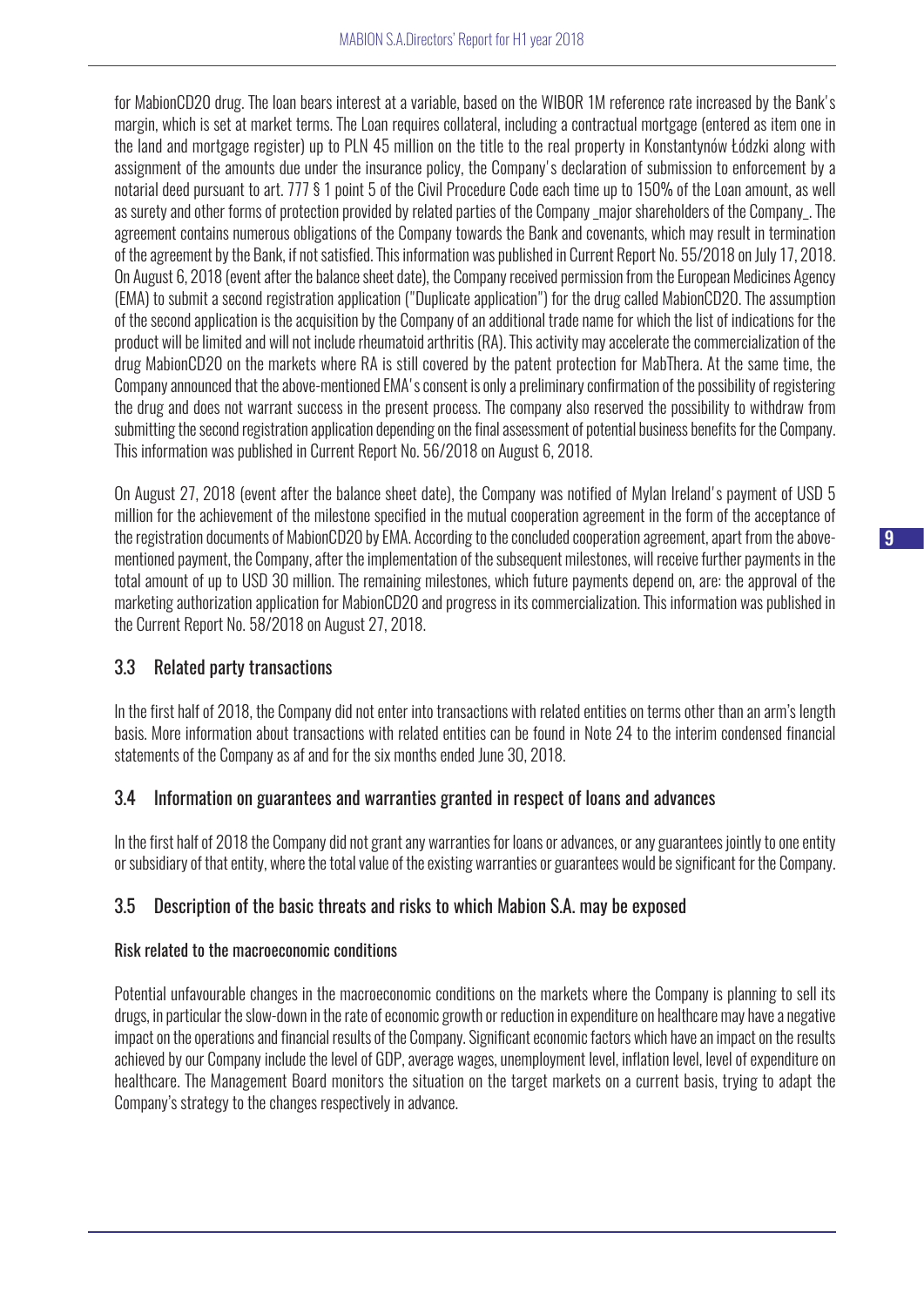#### Risk of Force Majeure

Unexpected events such as war or terrorist attacks may lead to unfavourable changes in the business conditions and on the financial market, which may have a negative impact on the Company's financial condition. Additionally, such chance events as: fires, floods and other extraordinary Acts of God may lead to break-downs or damage to material tangible assets belonging to Mabion S.A., and to disruptions in the operations in which it engages, which may have a negative impact on the Company's results.

#### Risks related to changes in legal regulations and their interpretation

Frequent changes in regulations may cause a potential risk for the Company which may lead to outdating the Company's business forecasts and to deterioration in the Company's financial condition, potentially up to a complete crisis.

The changes in regulations with the largest impact on the Company's operations are amendments to the Pharmaceutical Law, tax law and intellectual property law.

Amendments to the above regulations may lead to a significant change in the Company's legal environment and influence its results.

Also discrepancies in interpretation of the legal order prevailing in Poland and in the EU constitute a material factor which may have an impact on the development prospects, results achieved and financial position of the Company. Inconsistency of interpretations by local courts and public administration authorities, and by Community courts may lead to consequences which will have an indirect or a direct impact on the Company.

The Management Board monitors amendments to legal regulations which are key to the Company and the manner of their construction, trying to adapt the Company's strategy to those changes in a proactive manner.

#### Risk related to the tax policy

One of the main elements with an impact on the entrepreneurs' decisions is Polish tax law which is characterized by frequent changes and the lack of precision of its regulations, which often cannot be interpreted in a uniform way. Both the practices of tax authorities and court judicature relating to tax issues are based on inconsistent legal regulations which translate into increased business risk in Poland compared with the more stable tax systems in countries with more mature economies. Gradually, the process of standardization of tax regulations is taking place, allowing determining their unambiguous interpretation by entrepreneurs and tax authorities.

The Management Board monitors amendments to legal regulations which are key to the Company and the manner of their construction on a current basis, trying to adapt the Company's strategy to those changes in a proactive manner.

#### Risk related to administrative decisions

The Company is unable to ensure that it will obtain particular permits, licences and consents required to complete biotechnological projects, or that no current or future permits, licences and consents will be revoked. Such situations may lead to delays in completion or to the need to change original projects and have a negative impact on the operations and results of the Company.

#### Currency risk

The Company purchases most of its laboratory equipment and reagents for conducting research in foreign currencies, mainly in EUR and USD. Unfavourable foreign exchange fluctuations (weakening of the PLN compared to other currencies) may have a negative impact on the level of capital expenditure incurred by the Company and lead to an increase in research and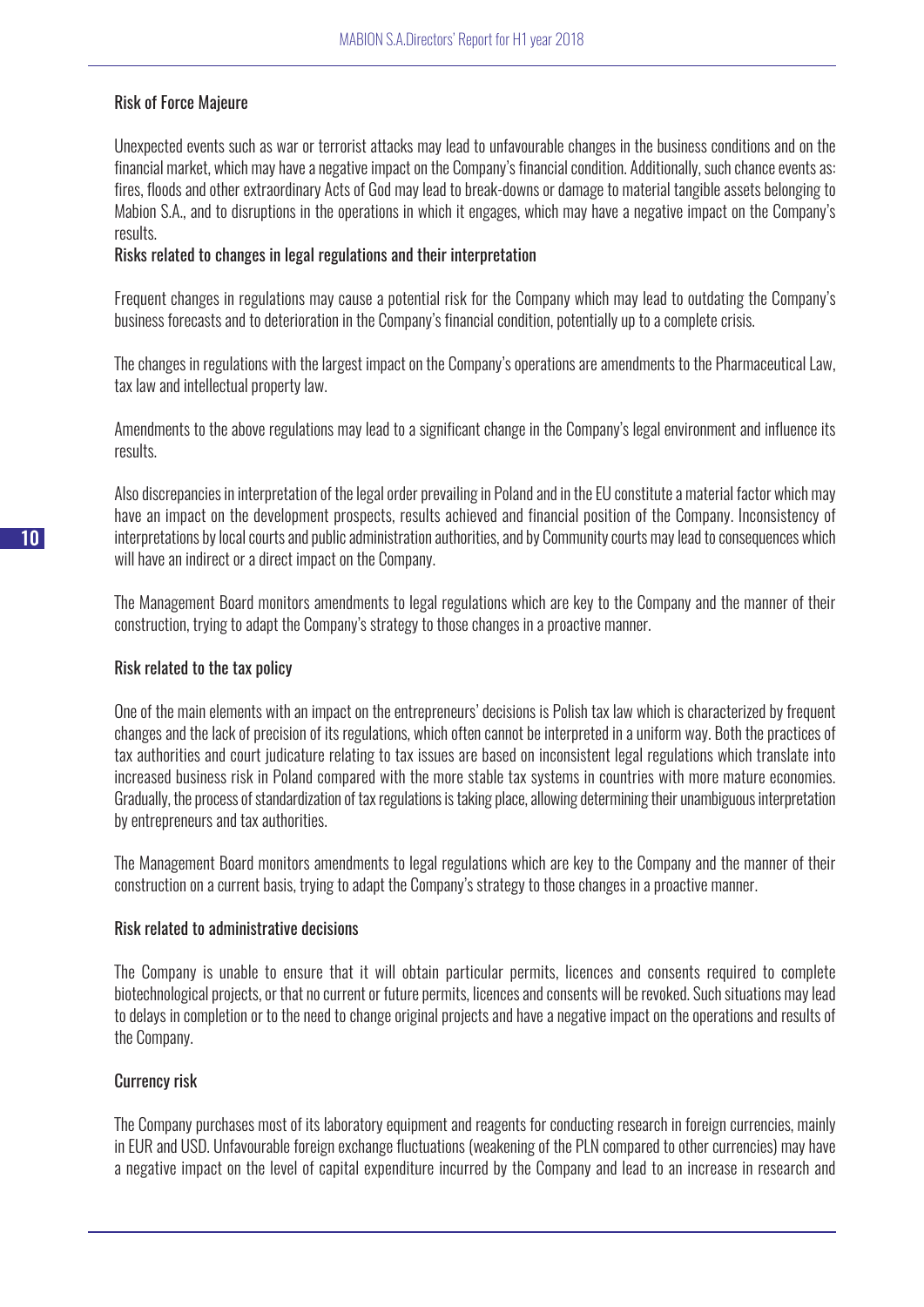development expenses, which in turn may contribute to the deterioration in the Company's financial results. Due to the fact that Mabion intends to sell its drugs on foreign markets (mainly denominated in EUR and USD), the risk related to foreign exchange fluctuations will be limited in the future. This risk is slightly reduced due to the fact that the decided majority of costs relating to the clinical trials of MabionCD20 is incurred in EUR.

#### Market risk

The basic objective of the Company's operations is the development, manufacture and launch to trading of drugs biosimilar to the original biotechnological drugs (so-called reference drugs). The biotechnological drugs market is already very attractive, and its value is expected to significantly increase over the next few years. However, there is a risk that if the reference drugs are withdrawn from the market or replaced with newer generation drugs, the Company's potential revenues from the biosimilars developed will be lower than previously assumed or will not find buyers.

The Management Board monitors the reference drug market on a current basis and to mitigate this risk it is prepared to undertake work on other biosimilars.

#### Risk of inventing and launching other drugs used in respect of the same indications as Mabion S.A.'s drugs

Oncological conditions, on which the currently conducted research is focused, are the most intensely researched group of conditions in biomedical studies. It is estimated that approx. 30% of all capital expenditure on research and development in biotechnological companies is spent on oncology. Additionally, genetics and molecular biology are developing quickly. As a result, it is probable that over the next few years innovative medicines will be launched which will have an advantage over the drugs developed by the Company in terms of their efficacy or tolerance by the human body. Additionally, there is a risk that other treatment methods will be invented – such as vaccines – which could be used against conditions currently subjected to therapies which could use the Company's future drugs. The emergence of new drugs and therapies could have a negative impact on the amount of future sales revenues and the Company's results.The Management Board monitors scientific progress in the area of new therapies and drugs for conditions in which the Company's medicines are to be used on a current basis. Additionally, most oncological schemes use therapy sequences (a consecutive drug with a different operating mechanism is used after the potential of the first drug is exhausted), and polytherapies (several drugs with different operating mechanisms are applied at the same time), which significantly reduces the risk of erosion of the drugs applied in tumour therapies.

#### Competitive risk

The drugs which the Company develops are biosimilar to the original reference drugs which are protected with patents for publicly known periods. It follows from the published information that currently there are many entities on the market which develop biosimilars and work on some of them is highly advanced.

Until the date of the publication of this report, two companies - Celltrion and Sandoz, have introduced biosimilars to MabThera / Rituxan to the European market. According to the previously provided information, this did not affect the operations of Mabion, which in June this year after completing the clinical trials, started the registration procedure for MabionCD20 in the European Medicines Agency (EMA). Even if the commercialization of a biosimilar medicine to MabThera / Rituxan is successful for several entities, analysis shows that this market has potential for growth.

It should be remembered that despite the high sales of Roche's original medicine, many patients do not currently have access to this therapy. In many countries, the treatment with MabThera / Rituxan for the patients with NHL is not reimbursed by the public health system, and for the patients with RA, the access is even more limited.

The market for biosimilars is a market with high entry barriers. These include, among others, very high requirements in clinical trials, especially in the US and other developed markets, in order to prove that the drug is biosimilar to the original medicine. This is confirmed by the fact that so far no company has been able to register a biosimilar medicine on the US market for MabThera / Rituxan.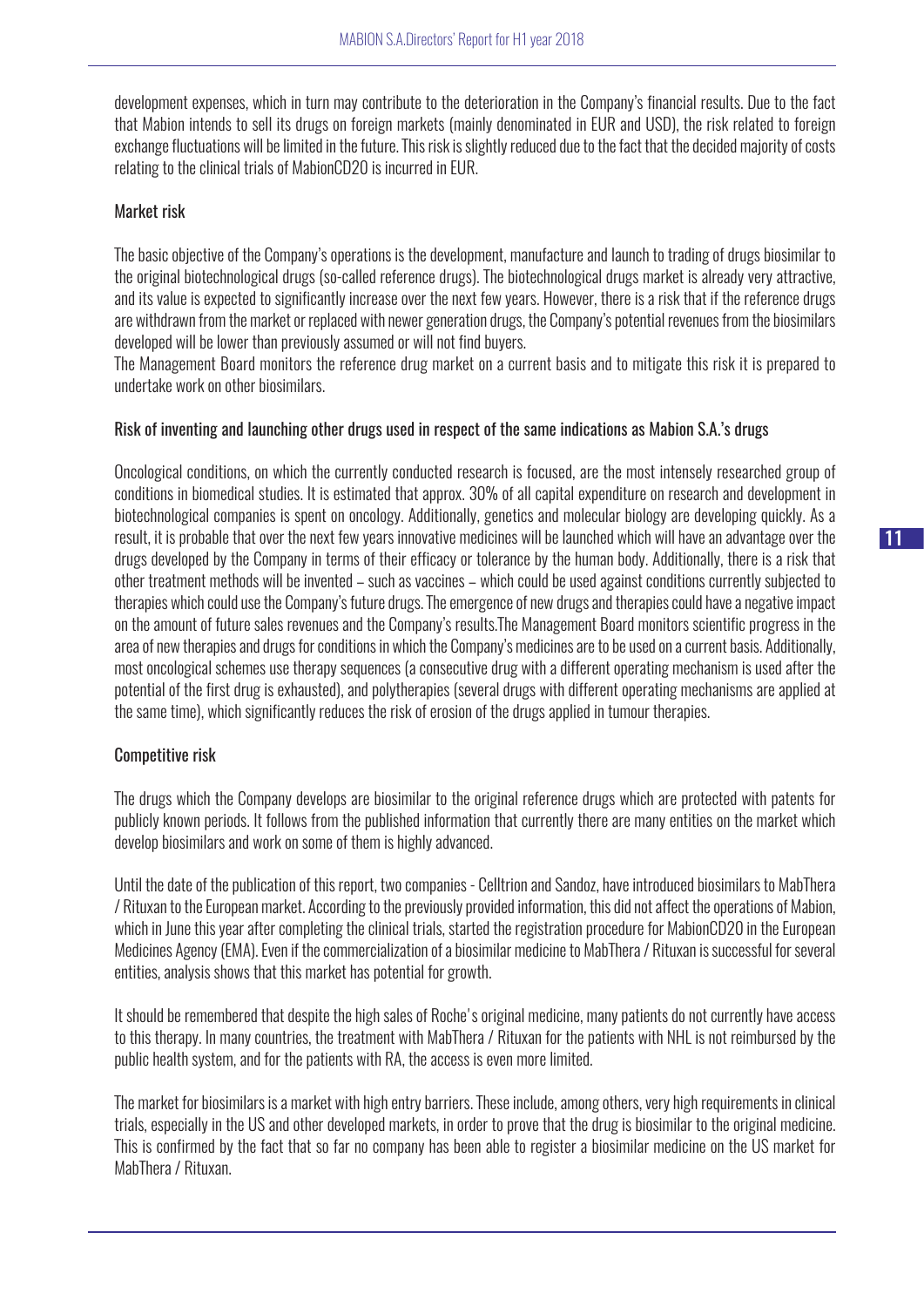#### Risk related to the research and development process

The biotechnological industry, in particular manufacture of modern biosimilar drugs, is characterized by high labour-intensiveness and the need to incur large expenditure on research and development. Not only the possibility of launching the developed drugs on the market but also the efficiency of production processes and therefore also the manufacturing costs depend on the results of the conducted research and development work. To-date Mabion has expended most of the funds obtained on research and development.

There is a risk that part or all of the objectives of the Company's scientific work will not be achieved in the planned scope or time, which would lead to the inability to recover significant or all the expenditure spent on the research. That would have a material negative impact on the possibility of completion of the Company's strategic plans, and therefore also on the results achieved.

The results of the research and development work to-date attest to the Company's capability to produce proprietary biosimilars, and in the opinion of the Management Board significantly mitigate the risk of not achieving ultimate success. Additionally, the Management Board monitors the course of the research and development work on a current basis and implements operating and procedural solutions which ensure high effectiveness of the said work.

#### Risk of underestimating manufacturing costs and launching the MabionCD20 drug

According to assumptions very generally adopted by the biotechnological industry, the development and production of a single biosimilar which meets global standards lasts around 7–9 years and costs approximately up to several dozen million USD. Guidelines relating to biosimilars are only now being formed and each case is analysed by market regulators individually, therefore, the scope of requirements relating to the technology, documentation, analytics and clinical development is not strictly specified. Therefore, the exact scope of research and development work cannot be determined and the development costs of the drugs cannot be precisely anticipated.

In the Company's opinion, the policy for developing proprietary research and development competencies, investing in the Company's own production capacity and consulting with the EMA and FDA with reference to the clinical program of MabionCD20 allow significant cost reduction compared to industry assumptions.

It cannot be eliminated that the actual costs of production and launching the developed drugs (including MabionCD20) on the market will be much higher than currently anticipated. A material increase in the costs of production and the market launch of the developed drugs may have a negative impact on the financial results achieved by the Company.

Industry dynamics, both in respect of the regulations which are being formed and the technologies which arise and are constantly being enhanced, may lead, among other things, to the following direct reasons for underestimating the costs of drug development, which includes MabionCD20:

- » amendments to the regulations concerning the production of drugs and the need to use more expensive technological solutions or creating new ones;
- » an increase in the costs of purchase of raw materials and materials used to manufacture drugs, following from market conditions or new guidelines;
- » amendments to regulations concerning the scope of analyses necessary to characterize the product, e.g. need to perform additional costly analyses or develop new analytical methods or tools;
- » increasing the requirements concerning registration documentation, e.g. the need to perform additional trials or studies;
- » increasing the scope of the clinical trials as a result of the biological variability of patients, in response to treatment, the drug's metabolism, the patients' or doctors' non-compliance with the study protocol;
- » increasing the scope of the clinical trials as a result of the biological variability of patients higher than that given in the available clinical literature based on which the study was designed;
- » increasing the cost of the clinical trials due to strong competition on the clinical trials market and limited availability of research centres and patients.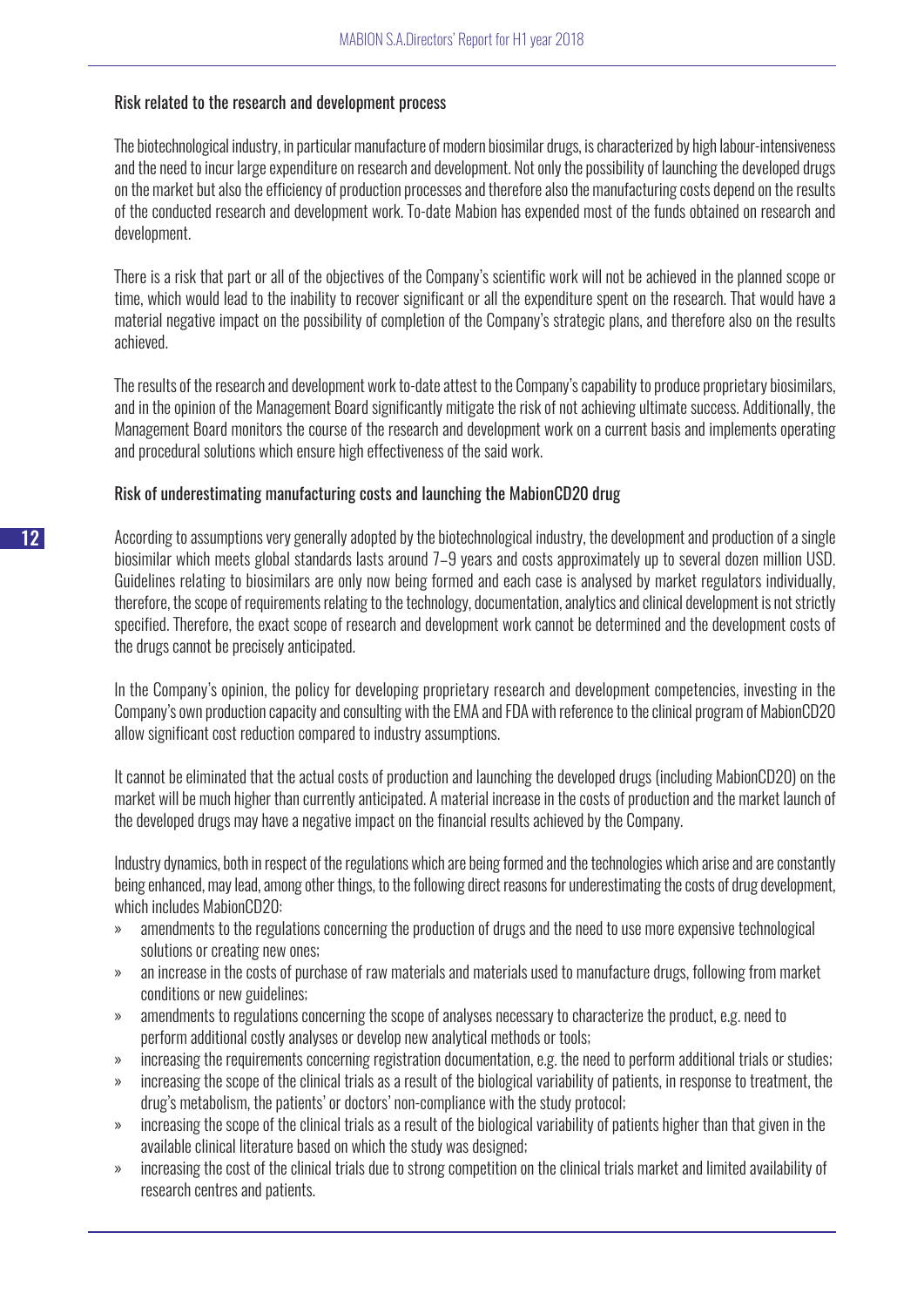#### Risk related to the work schedule

The achievement of the Company's strategic goal, which is the registration and market launch of biosimilars, is possible after the expiry of patent protection of the original drugs, and is connected with the need to develop a detailed work schedule for several years. The possibility of pursuing this schedule is conditioned by many various factors, both internal and external. Potential unexpected delays in the adopted time schedule may lead to not achieving the planned sales revenue in the expected period and have a negative impact on the Company's financial results. The Management Board monitors all works related to the development of drugs and if necessary implements the required operating solutions to minimize the impact of unexpected events on future time schedules.

In 2007 the Company initiated the research and development process of MabionCD20, which is a drug directly competitive with the currently marketed drug MabThera/Rituxan by Roche. In Europe the basic patent protection for this drug expired in the period: end of 2013 – end of 2014, and the basic patent protection in the USA expired in June 2018.

The Company's goal is to launch MabionCD20 on the market as quickly as possible after the patent protection expires, which would enable the Company to temporarily achieve a competitive advantage. Delays in conducting clinical trials and the time necessary to complete the procedure for registering the drug MabionCD20 (in Europe this as a rule lasts 210 days) may cause the market launch of the drug to be delayed compared with the Company's current assumptions.

From the beginning of work on developing MabionCD20 the Company has been cooperating with EMA on the issue of compliance with all the guidelines and procedures related to the registration process in the European Union. To-date, many scientific advice sessions took place. The sessions were aimed at eliminating doubts and to refine actions related to preparing registration documentation.

The company has also launched a consultation process with the US Food and Drug Administration (FDA), which aims to detail the requirements of the FDA in the registration of MabionCD20.

#### Risk related to low quality or loss of biological material

The basic material used in Mabion S.A. products is biological material. It is both manufactured by the Company and delivered by third party suppliers. Selecting optimal cell clones which form the basis for further drug production on a larger scale is very important for the process of developing and producing biotechnological drugs. The quality of the biological material and its storage in strictly determined conditions is of key importance for the success of the work. There is a risk that the biological material acquired from third party suppliers will be of a low quality or that the material produced by the Company will be damaged or destroyed, which would have a negative impact on achieving the Company's assumed revenues and financial results.

Mabion S.A. entered into cooperation with verified suppliers, it controls the quality of the supplies and stores the biological material in specialist devices, using monitoring and two independent power sources. Additionally, the original deposit of the biological material used by the Company for the production of drugs is stored in an independent storage place outside Poland so as to be able to continue its production in another external facility in the case of any unexpected events.

The Company also monitors the course of production and the quality of the manufactured products introducing necessary organizational, human resources, and technological changes following from the quality management processes.

#### Risk related to the manufacturing process

One of the key elements of production of biotechnological drugs is the production process which must be conducted in compliance with the previously planned parameters. The production process of such drugs comprises several stages and even the smallest change in any of them may have an impact on the drug's properties (e.g. in terms of its effectiveness or safety). Transferring from the small laboratory scale to industrial scale (up-scaling) is an extremely important element of the drug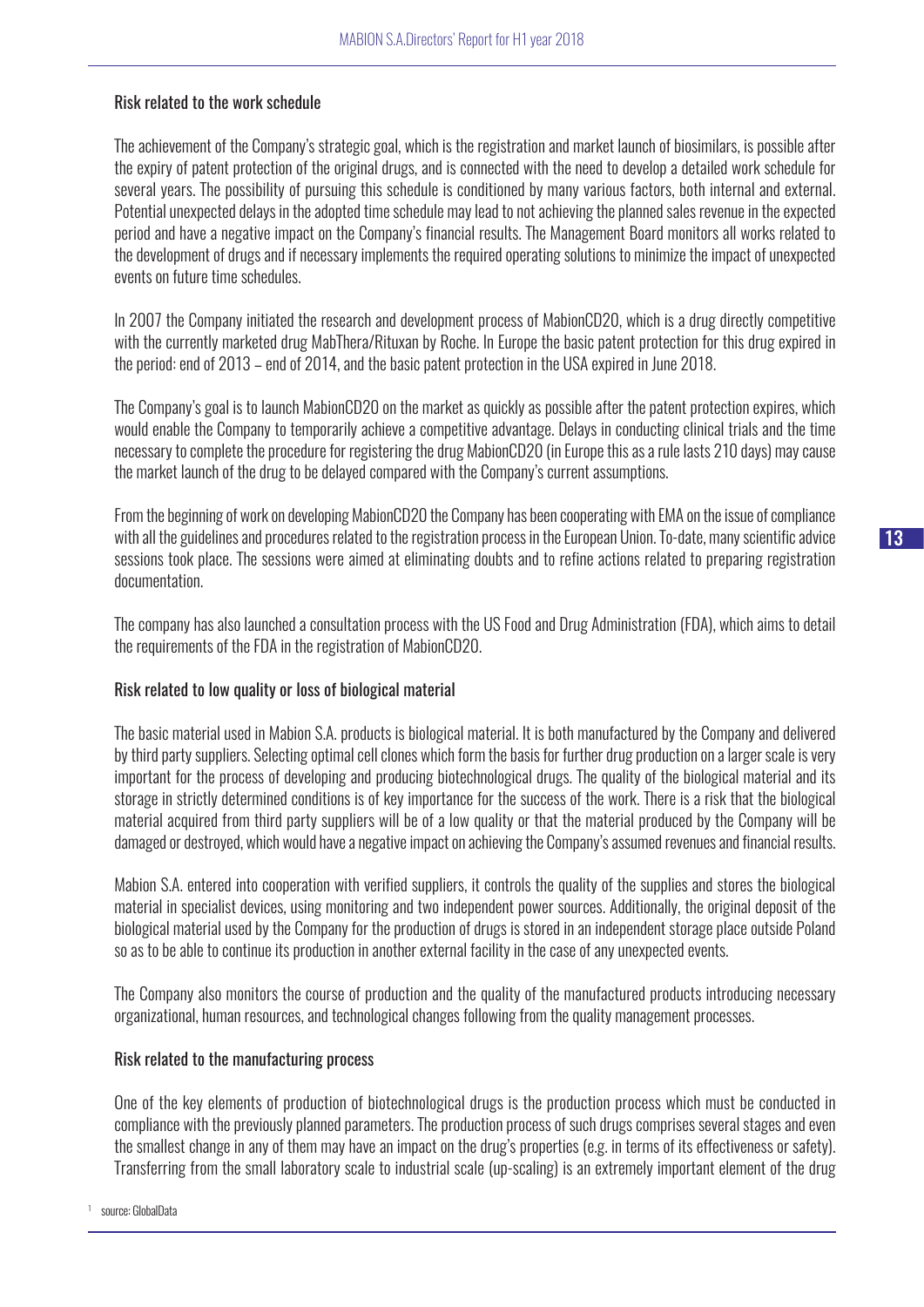production process. Ensuring the consistency, stability and sterility of the whole production process is extremely important. Mabion laboratories were equipped with modern apparatuses which ensure the maximum accuracy and repeatability of the results obtained. The materials used in the production sphere are appropriately attested to be used in the pharmaceutical industry. The installed production line was wholly based on sterile materials. The Management of particular Departments of Mabion S.A. comprises high-class specialists, with professional education, appropriately trained and prepared for working in the scope of duties they have been assigned both by internal and external experts.

The production process is constantly monitored and verified in accordance with the procedures adopted by the Company, which enable the Company to systematically strive to reduce the level of risk in this area. The Company meets the requirements of Good Laboratory Practices (GLP) and Good Production Practices (GMP), it has the necessary attestations and permits (including a GMP Certificate for the complex in Konstantynów Łódzki issued by the Chief Pharmaceutical Inspector).

#### Risk of achieving production capacity compliant with demand

Currently, it is difficult to assess the exact demand for MabionCD20, nevertheless, the expectations of Mabion's global partner related to the supply plans for sale on the EU and USA markets may lead to the need to increase production capacity over the level achievable in the current building in the scientific and industrial complex in Konstantynów Łódzki. The Company is aware of this risk and has capabilities to add another building to the existing one in the same location and on the same plot. The building may to a larger extent be used for production purposes (part of the current building is used for office purposes). The Company's experience in investment and technological processes related to the current building will be used in the potential new project. Additionally, it will be possible to use part of the industrial plant installed in the current building in the added part, which will enable using the additional space for installing the maximum number of bioreactors. The final necessity, dates and scope of such an investment will depend on consultations with the global partner in respect of the planned deliveries of MabionCD20 to the EU and USA market.

#### Risk related to attestations for the laboratory and production plant

Maintaining appropriate conditions on the premises where work is conducted on the Company's products is extremely important. Currently Mabion has all the required attestations for the equipment and laboratory and production premises in both plants.

The risk of not obtaining or delay in obtaining pharmaceutical acceptance by the Chief Pharmaceutical Inspectorate of Kompleks Naukowo-Przemysłowy in Konstantynów Łódzki has been eliminated. Nevertheless, due to the number of stakeholders (differentiated supply and service channels, the human factor, etc.), the Company's Management Board cannot guarantee that the attestations will be maintained in the future.

#### Risk related to clinical trials

One of the material stages of work on the preparation for registration and launching a drug on the market are clinical trials conducted on human beings. Conducting clinical trials is always exposed to the risk related to insufficient effectiveness or safety of application of the Tested Medicinal Product. The risk is related both to the current and the future trials which will be conducted by the Comapany.

In order to avoid such risk, the Company consults its clinical trials both with the regulator and the advisory entities.

#### Risk related to registering drugs

The basic purpose of Mabion is the introduction of the developed biosimilars to global markets, mainly to the markets of the European Union and the USA, which is related to the duty to register those drugs by relevant authorities – appropriately the European Medicines Agency (EMA) and the American Food and Drug Administration (FDA). The work conducted by Mabion S.A. on the development and implementation of drugs are complaint with the EMA guidelines. The FDA issued several regulations regarding biosimilar drugs, nevertheless, instances of registering such drugs in the USA have been few to-date and it is impossible to widely verify the regulations in practice.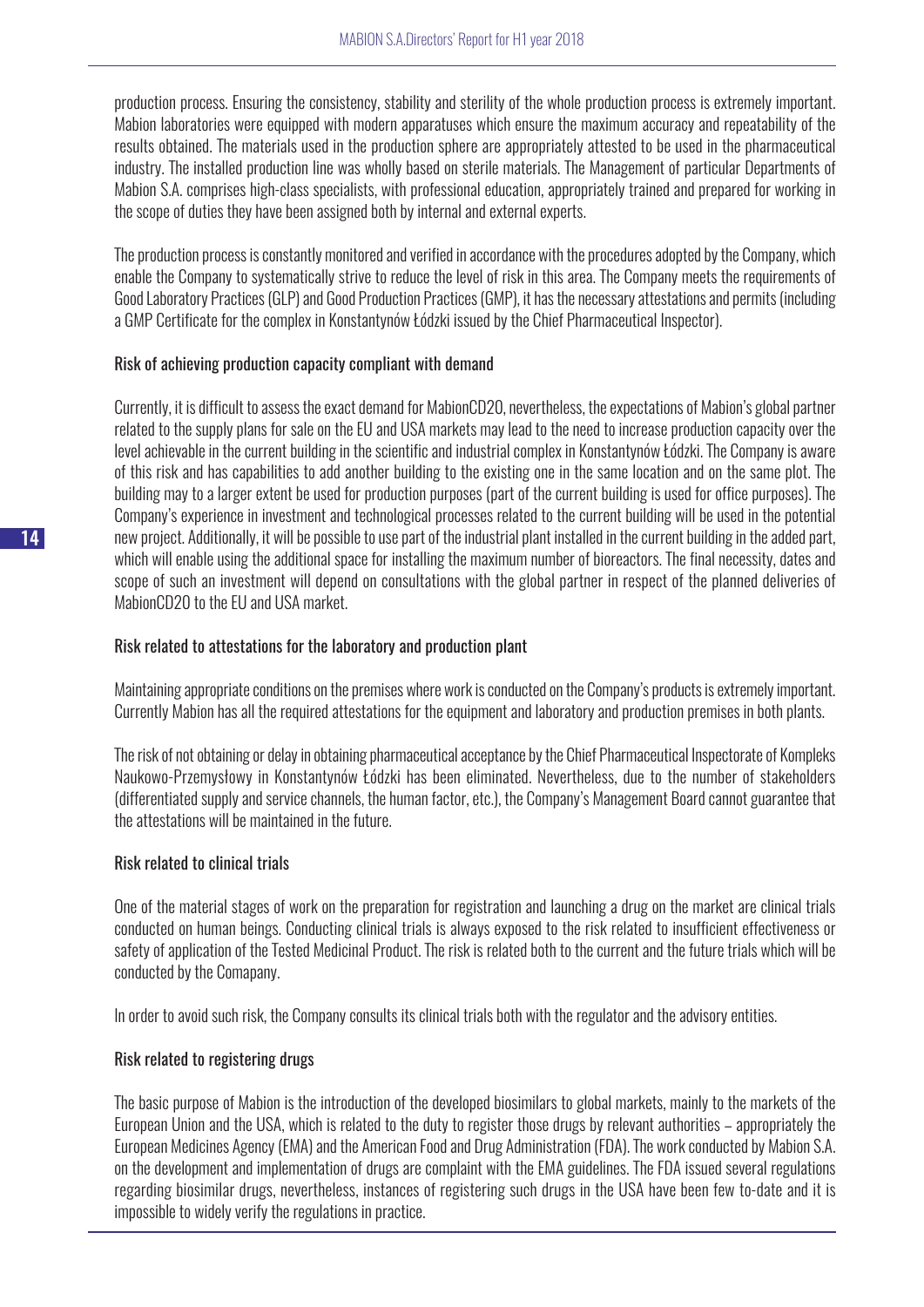There is a risk that in the event of e.g. procedural changes or errors in documentation the process of registering the drug in the area of the European Union may be delayed or impossible to finalize. Additionally, there is a risk that further regulations adopted by the FDA will be more restrictive than the EMA. In such cases the Company would be exposed to the need to incur additional costs or to fully discontinue activities on the American market, which would have a negative impact on the level of financial results achieved by the Company.

From the beginning of work on developing biosimilars, Mabion S.A. has been cooperating with the EMA on the issue of compliance with all the guidelines and procedures related to the registration process in the European Union.In June 2018 the Company presented the data on the development of MabionCD20 in relation to the drug MabThera to the American Food and Drug Administration (FDA). The Agency accepted the possibility of using the data held by the Company as supporting the application process. At the same time, FDA proposed a general strategy for linking the product registered in the EU (Mabthera) with the product admitted for sale in the USA (Rituxan). A completely separate development process of MabionCD20 on the American market has not been indicated.

However, the risk cannot be ruled out that the methodology adopted by the Company, its scope and nature, as well as the form of data collection and its details, can be assessed by EMA or FDA as insufficient to register the drug.

#### Risk related to launching and maintaining the drugs on the market

After registering the drugs, Mabion is planning to launch them on the market as quickly as possible, which is related to preparing the drug as a market product (production, marketing, distribution and sales) and requires significant financial expenditure and good organizational preparation. Due to the very specific product and differentiated specificity of the markets on which Mabion S.A. intends to operate, the Management Board expects diversified promotion and distribution strategy for the drugs produced.

In accordance with the adopted assumptions, marketing and distribution of the drugs in Poland and in selected Central and Eastern European countries will be conducted independently by the Company. In other European countries and other countries globally, marketing and distribution activities will be conducted by global and local partners.

There is a risk that launching the Company's drugs on particular global markets will not be compliant with the current assumptions or that as a result of negligence or error in sales, logistics or distribution the drugs will be found unsellable on a given market which could have a negative impact on the sales revenue earned by Mabion and on its financial results.

Mabion S.A. acquired a distribution partner for the EU and Balkan region and currently is actively looking for an experienced and strong partner to effectively sell Mabion S.A. drugs in the USA. This is being done via Plexus Ventures LLC (the Company informed about this in its current report no. 16/2014). The process is complex and long – it consists of contacting companies, signing confidentiality agreements and presenting data at various levels of detail depending on the stage of development of the process. At the same time, the companies are updating their offers.

Members of the Management Board, of the Supervisory Board, and current shareholders with a significant interest in the Company and those who actively support it have significant legal and technical insight in organizing hospital sales and large experience in launching and maintaining pharmaceuticals on the market.

#### Risk related to refunding drugs

The costs of developing and producing the newest generation of biosimilar drugs are very high, which is related to their relatively high market price later. There are drugs whose sales are refunded by state budgets or other non-budgetary payers on the market. The Management Board's intention is to cover the drugs produced by Mabion with refunds in the largest possible number of countries in which they will be admitted to sale. There is a risk that in the event that the goal is not achieved or is only partly achieved, and the reference drugs or biosimilars produced by competitors are refunded, demand for Mabion S.A.'s medicines will be lower than planned. As a result, this may have a negative impact on the level of revenues earned by the Company and its financial results.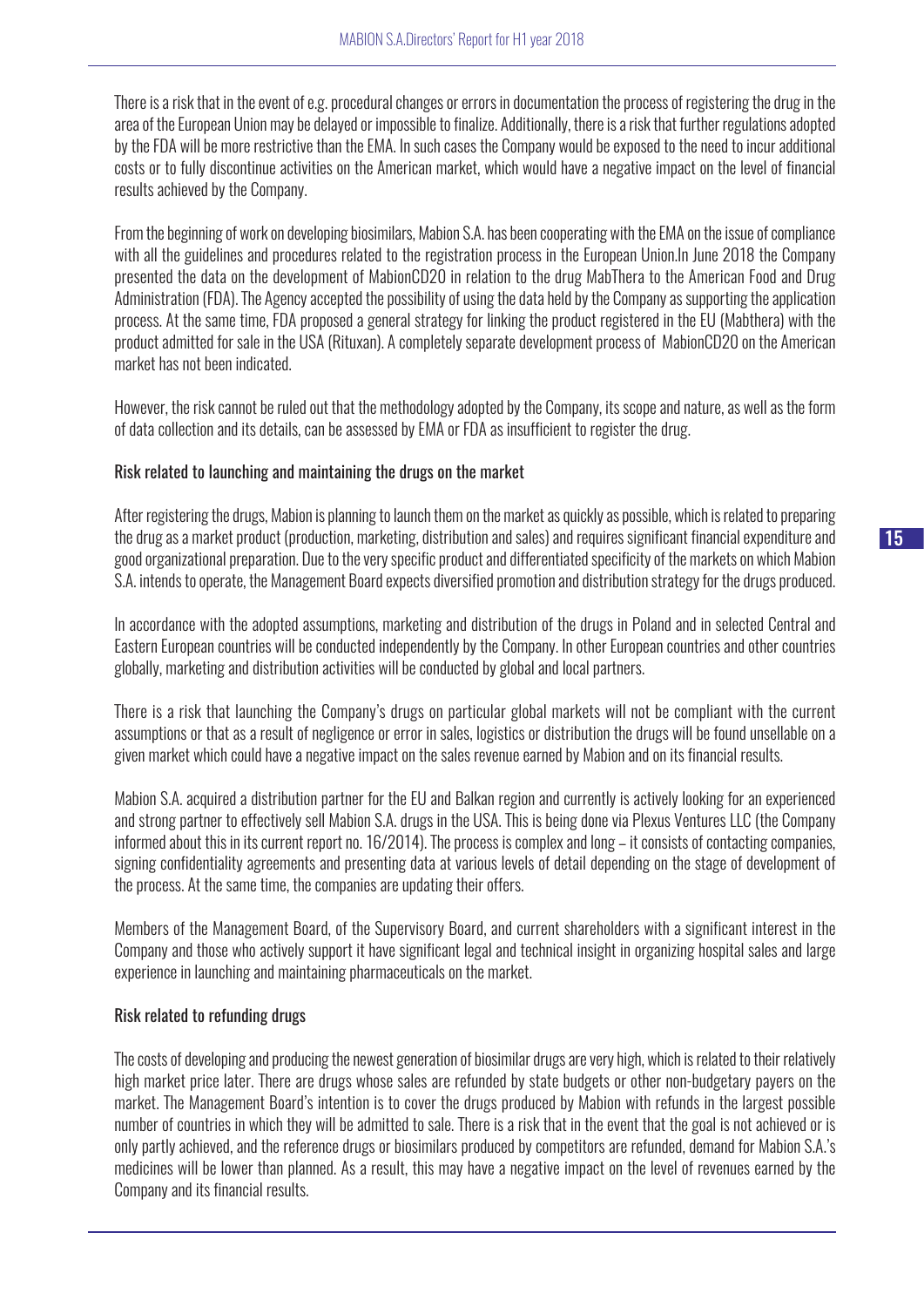#### Risk of withdrawing the permit for admitting the Company's products to trading and product liability risk

In the cases stipulated by law, the permit for admitting the drugs to trading (or the production permit) in the area in which the drugs had previously been admitted to trading may be withdrawn.

For example, pursuant to Polish law the Minister of Health withdraws permits for the admission of medicinal products to trading, among other things, in the case of determining an unexpected, serious undesirable effects of the product which are a threat to human life or health, lack of declared therapeutic effectiveness of the product, determining a risk of use disproportionate to the therapeutic effect or determining that the medicinal product is launched on the market in a manner which is non-compliant with the permit or legal regulations. The withdrawal of a permit for admitting Mabion S.A.'s medicinal products to trading would have a significant unfavourable impact on the Company's development perspectives and on the financial results achieved.

Irrespective of the above, in some circumstances (e.g. in the event of a justified suspicion that the medicinal products do not meet the respective requirements) the provincial pharmaceutical inspector uses decisions on suspending trading in certain series of the product in the area of operations of the said inspector.

In the indicated circumstances and in other cases where the use of the Company's products may cause damage to individual entities, Mabion may be liable for damages which is related to the risk of claims being filed in respect of the Company under civil law proceedings. The Company may also incur liability if the product is found to be dangerous. For example, pursuant to Polish law, a dangerous product is a product which does not ensure the safety that may be expected during normal use of the product. Whether the product is safe is decided in circumstances when it is introduced to trading, in particular the manner in which it is presented on the market and the information provided to the consumer about the product's properties. Also the need to satisfy potential claims for damages addressed to the Company may have a material negative impact on the operations and financial position of the Company.

#### Risk of loss of key personnel

Mabion S.A. conducts its operations based on the knowledge and experience of highly qualified managers and scientific and research personnel.

There is a risk of the Company's key personnel leaving the Company in the future, which could have a negative impact on the quality of the products offered. This could also cause loss of repute and difficulties in acquiring new orders, and lead to a deterioration in the financial results.The Company's Management Board pursues an active personnel policy aimed at retaining the most valuable specialists in the Company.

The Company's employees may count on the possibility of developing professionally in a comprehensive manner, which includes participation in training (internal and external), support in starting doctoral studies, and inclusion in the promotion procedure – the principles for obtaining these benefits are formalized, open and unbiased (e.g. the promotion procedure, implementing bonus programs for employees with long work service, implementing loyalty programs and bonus programs).

#### Risk related to disclosure of trade secrets

The pursuit of Mabion's plans may depend on keeping the Company's confidential information in secrecy, in particular information relating to the trials conducted and the technological processes. Disclosure of this information and its use by persons cooperating with the Company, in particular its employees, cannot be eliminated, and the effect of such disclosure may be its use by entities conducting competitive business operations. In such instance, the Company's legal defence rights, in particular the claims it may lodge, may prove insufficient to protect it from the negative effects of such events.

The Company has undertaken several legal steps to eliminate this risk.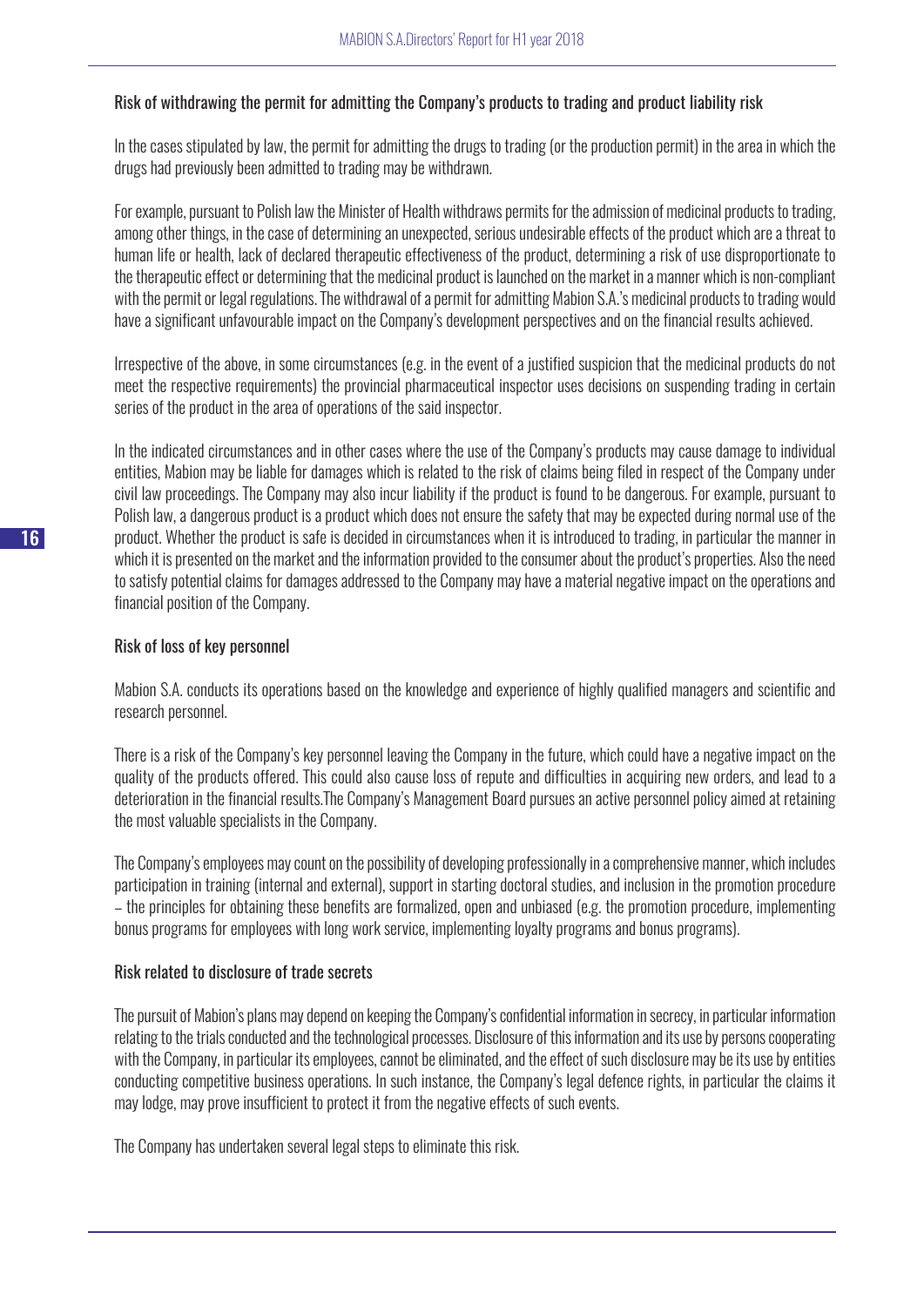#### Risk related to disputes concerning industrial and intellectual property rights

Mabion operates in an area where industrial and intellectual property rights regulations and their protection are of great importance. There is no litigation pending in respect of any violations of industrial or intellectual property rights. The Company intends to engage in business so as not to violate any third party rights in this respect. However, potential claims lodged by third parties against the Company in respect of industrial and intellectual property rights violations cannot be eliminated, in particular at the stage of research work and at the stage of obtaining permits for admitting the Company's medicinal products to trading. If such claims are lodged, even if they are unjustified, it could have an unfavourable impact on the time needed to obtain the said permit, and defence against such claims may involve the need to incur significant costs which in effect may have a negative impact on the Company's financial results.

#### Risk related to the funding granted

In the reporting period in connection with the research and development and implementation projects carried out by Mabion S.A. the company was a party to the following agreements on co-financing:

- » "Development and scaling of an innovative therapeutic production process, a recombinant monoclonal antibody, to enable the industrial implementation of the first Polish biotechnology drug for oncological and autoimmune therapies"
	- The project value is PLN 54 188 035.17
	- The value of co-financing (contribution from European Funds) is: 27 094 017.84 PLN
	- Years of project implementation: November 1, 2016 December 31, 2019
- » "The development of a biotechnology drug through the development of an innovative monoclonal IgG1 subclass with reduced content of unfavorable glycoforms against the reference drug - directed against EGFR"
	- The project value is PLN 39,965,267.64
	- The value of co-financing (contribution from European Funds) is: 28 354 422,06 PLN
	- Years of project implementation: August 1, 2017 July 30, 2021.
- » "Clinical development and registration of a humanized HER2 receptor-binding monoclonal antibody used in the treatment of breast cancer".
	- The project value is PLN 23,949,430
	- The value of co-financing (contribution from European Funds) is: PLN 10,000,000
	- Years of the project implementation: June 1, 2014 May 31, 2019.
- » Expansion of the Research and Development Center Mabion S.A. research on the new generation of medicines "
	- **Project value: PLN 172,876,340.70**
	- The value of eligible costs: PLN 140,594,870.60
	- The value of co-financing from ERDF: PLN 63 247 441.60
	- Years of project implementation: January 20, 2018 December 31, 2021.

The concluded contracts provide in detail the dates and scope of tasks that may be co-financed. There is a risk that if the Company uses all or part of the co-financing not in accordance with the intended purpose or fails to comply with the applicable procedures, it will collect all or part of the co-financing in an undue or excessive manner, it will be obliged to return some or all of the co-financing plus interest. Therefore, if the conditions giving rise to a liability come true, the financial situation of the Company may deteriorate significantly, which may in the long-term jeopardize the achievement of the Company's strategic goals.

## Liquidity risk

The Company does not generate on-going revenue from sales of market products, and its operations to-date have been financed with funds from the issuance of shares, co-financing from public funds and – to some extent – sales of research and development services. The Management Board is planning to acquire funds for financing the Company's further operations from a distribution contract signed with Mylan Ireland, from new EU projects and from the issuance of shares.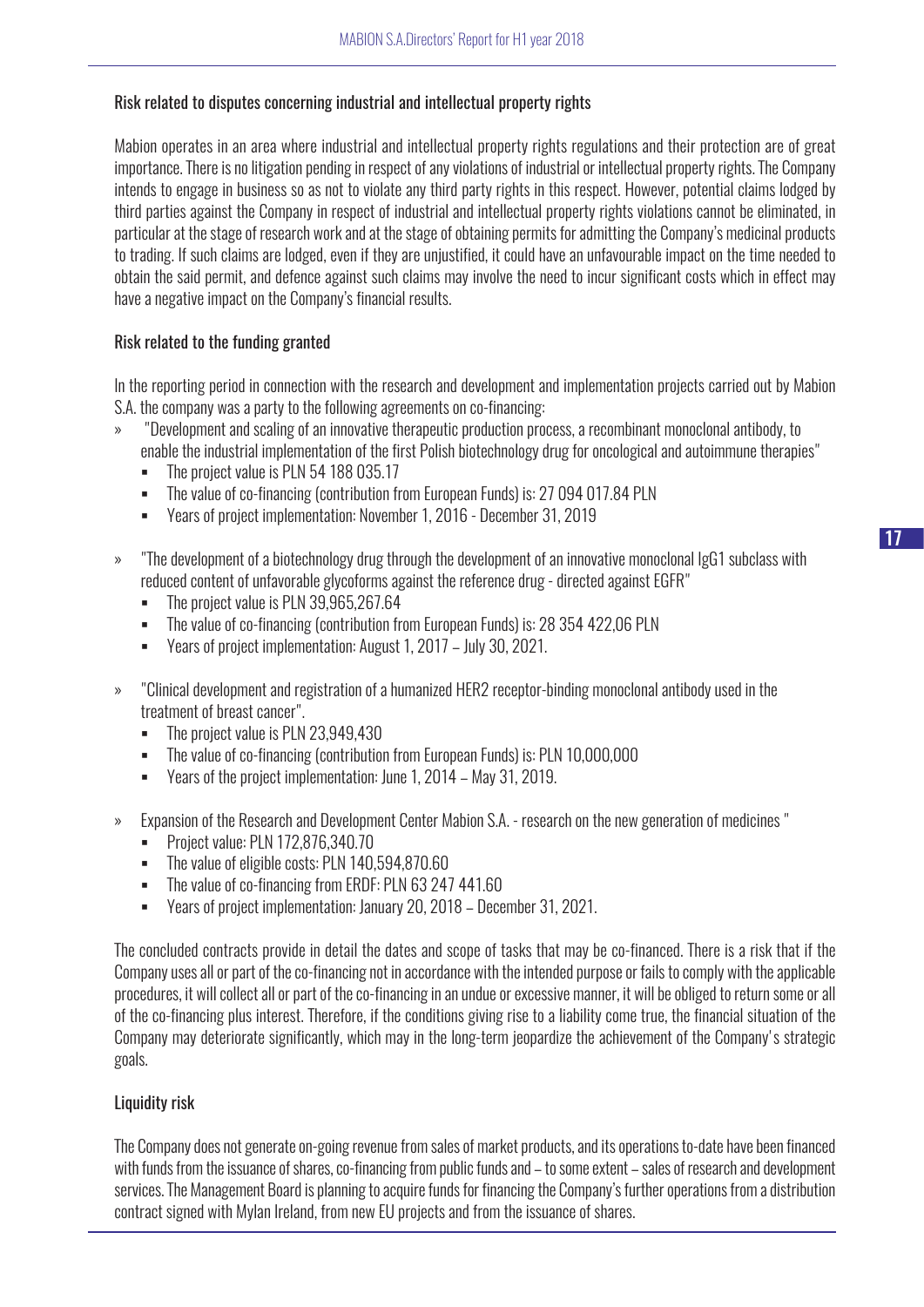In accordance with the provisions of the agreement with Mylan, Mabion S.A. will receive payments for completing the milestones specified in the agreement depending on the filing for and obtaining the trading admittance and launching the MabionCD20 in the EU countries. Potential delays in meeting the planned time schedule may lead to a delay in receiving the assumed tranches from the distributor.

If the application for additional aid funding from the EU is unsuccessful Mabion S.A. may be exposed to serious liquidity problems and to the need to obtain an alternative source of funding.

#### Risk related to operations in the Łódź Special Economic Zone

Mabion S.A. conducts research and development, and production operations, and has built a fully-equipped scientific and industrial complex in the Łódź Special Economic Zone. In accordance with the Act on Special Economic Zones the income earned on business activities in the special economic zone, under a permit received, is exempt from Corporate Income Tax. Mabion S.A. is exempt from the tax until December 31, 2026.

There is a risk that due to an amendment to the legal regulations on the operation of the zones and principles relating to the tax exemptions, as well as the Company's potential non-compliance with the ratios specified in the permits, which entitle to the tax exemptions, the conditions for the Company's further operations in the ŁSEZ may become unattractive in terms of taxes or the Company may lose its rights to use the said tax reliefs.

# 4. ANALYSIS OF THE COMPANY'S FINANCIAL POSITION

## 4.1 Principles for preparing the semi-annual condensed financial statements

The interim condensed financial statements of Mabion for the period from January 1, 2018 to June 30, 2018 have been prepared in accordance with the accounting policies of the International Financial Reporting Standards (IFRS), covering International Accounting Standards (IAS) and the Standing Interpretation Committee (SIC) and interpretations of the International Financial Reporting Interpretations Committee (IFRIC), endorsed by the European Union (EU) and effective as at the end of 2017. The financial statements have been prepared on the historical cost basis. The interim condensed financial statements, with the exception of the cash flow statement, have been prepared according to the accruals principle.

The interim condensed financial statements of Mabion for the period from January 1, 2018 to June 2018 have been prepared according to International Accounting Standard 34 "Interim financial reporting", as endorsed by the European Union ("IAS34"). The accounting policies used in the preparation for these interim condensed financial statements were unchanged in scope compared with the policies used in the preparation of the annual financial statements for 2017, with the exception of income tax which was calculated using the expected annual average effective tax rate.

In the first half of 2018 there were no changes in the policies for determining the value of assets and liabilities, or measuring the financial results.

The interim condensed financial statements of the Company for six-month periods are not subject to auditing, but are reviewed by the Company's auditor, PricewaterhouseCoopers Sp. z o.o.

## 4.2 Financial position of Mabion S.A. after the first half of 2018

## Revenues, expenses and results

An analysis of the results achieved by the Company in the first half of 2018 (in PLN thousands) is shown in the table below: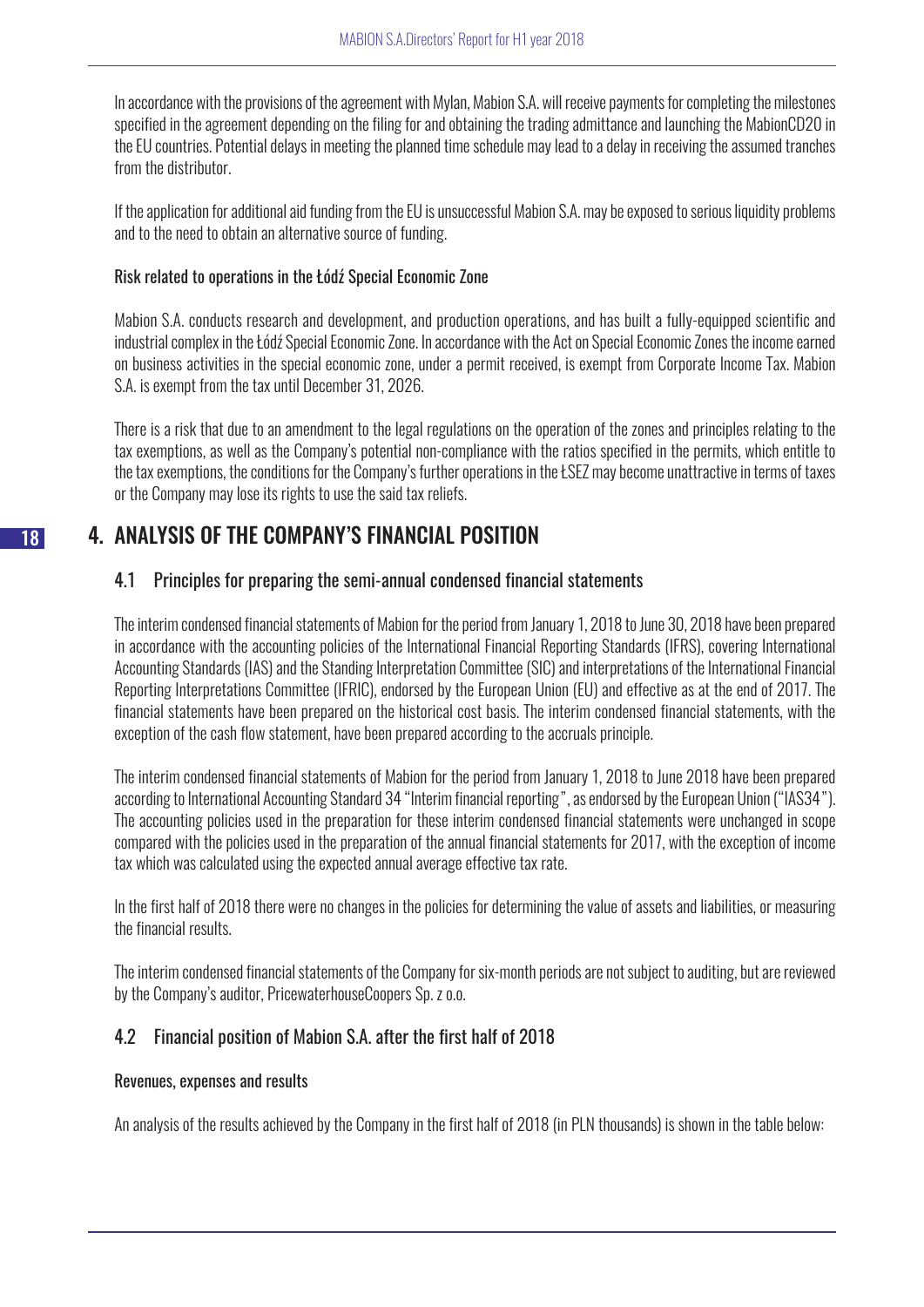|                                                                    | <b>January 1, 2018</b><br>- June 30, 2018 | <b>January 1, 2017</b><br>$-$ June 30, 2017 | <b>Change</b><br>(9) |
|--------------------------------------------------------------------|-------------------------------------------|---------------------------------------------|----------------------|
| Net sales and sales equivalents                                    |                                           | 0                                           | N/A                  |
| Cost of sales of finished goods, goods for resale<br>and materials | $\Omega$                                  | 0                                           | N/A                  |
| Gross profit/(loss) from sales                                     | $\theta$                                  | 0                                           | N/A                  |
| General administrative expenses                                    | $-11360$                                  | $-8695$                                     | 31%                  |
| Research and development costs                                     | $-26730$                                  | $-21398$                                    | 25%                  |
| Other operating income and expenses, net                           | 1201                                      | 1067                                        | 13%                  |
| Operating profit/(loss)                                            | $-36889$                                  | $-29026$                                    | 27%                  |
| Profit/(Loss) before tax                                           | $-41182$                                  | $-25369$                                    | 62%                  |
| Income tax                                                         | $\Omega$                                  | 0                                           | N/A                  |
| Net profit/(loss)                                                  | $-41182$                                  | $-25369$                                    | 62%                  |

In 2018 in connection with the concentration of work on the final stage of development of MabionCD20 the Company did not earn any sales revenues.

In the reporting period, the Company generated a tax profit of PLN 4,690 thousand. The profit is the result of recognizing part of the advances for future MabionCD20 distribution rights received from Mylan as tax revenue. At the same time, the Company incurred the costs of research and general management costs which are not directly related to the development works carried out by the Company, in particular costs of remuneration and derivatives and depreciation, media supplies and property tax connected with the plant in Konstantynów Łódzki.

## The Company's assets and their funding

|                                                        | <b>June 30, 2018</b> |                  |                 | <b>June 30, 2017</b> |             |  |
|--------------------------------------------------------|----------------------|------------------|-----------------|----------------------|-------------|--|
| <b>Assets</b>                                          | Value (PLN'000)      | <b>Structure</b> | Value (PLN'000) | <b>Structure</b>     | (9/0)       |  |
| <b>Non-current assets</b>                              | 71 142               | 41.6%            | 72 470          | 96.9%                | $-2%$       |  |
| Property, plant and equipment<br>and intangible assets | 70945                | 41.5%            | 72 276          | 34.1%                | $-2%$       |  |
| Long-term receivables                                  | 197                  | 0.1%             | 194             | 0.1%                 | 2%          |  |
| Long-term investments                                  | 0                    | 0.0%             | 0               | 0.0%                 | N/A         |  |
| Long-term prepayments and deferred costs               | 0                    | 0.0%             | 0               | 62.7%                | N/A         |  |
| <b>Current assets</b>                                  | 99 931               | 58.4%            | 9 9 7 5         | 3.1%                 | 902%        |  |
| Inventories                                            | 9590                 | 5.6%             | 7159            | 1.5%                 | 34%         |  |
| Short-term receivables                                 | 21974                | 12.8%            | 1649            | 0.9%                 | 1233%       |  |
| <b>Prepayments</b>                                     | 270                  | 0.2%             | 129             | 0.4%                 | 109%        |  |
| Cash and cash equivalents                              | 68097                | 39.8%            | 1038            | 0.3%                 | 6460%       |  |
| <b>Total assets</b>                                    | 171 073              | 100.0%           | 82 445          | 100.0%               | <b>107%</b> |  |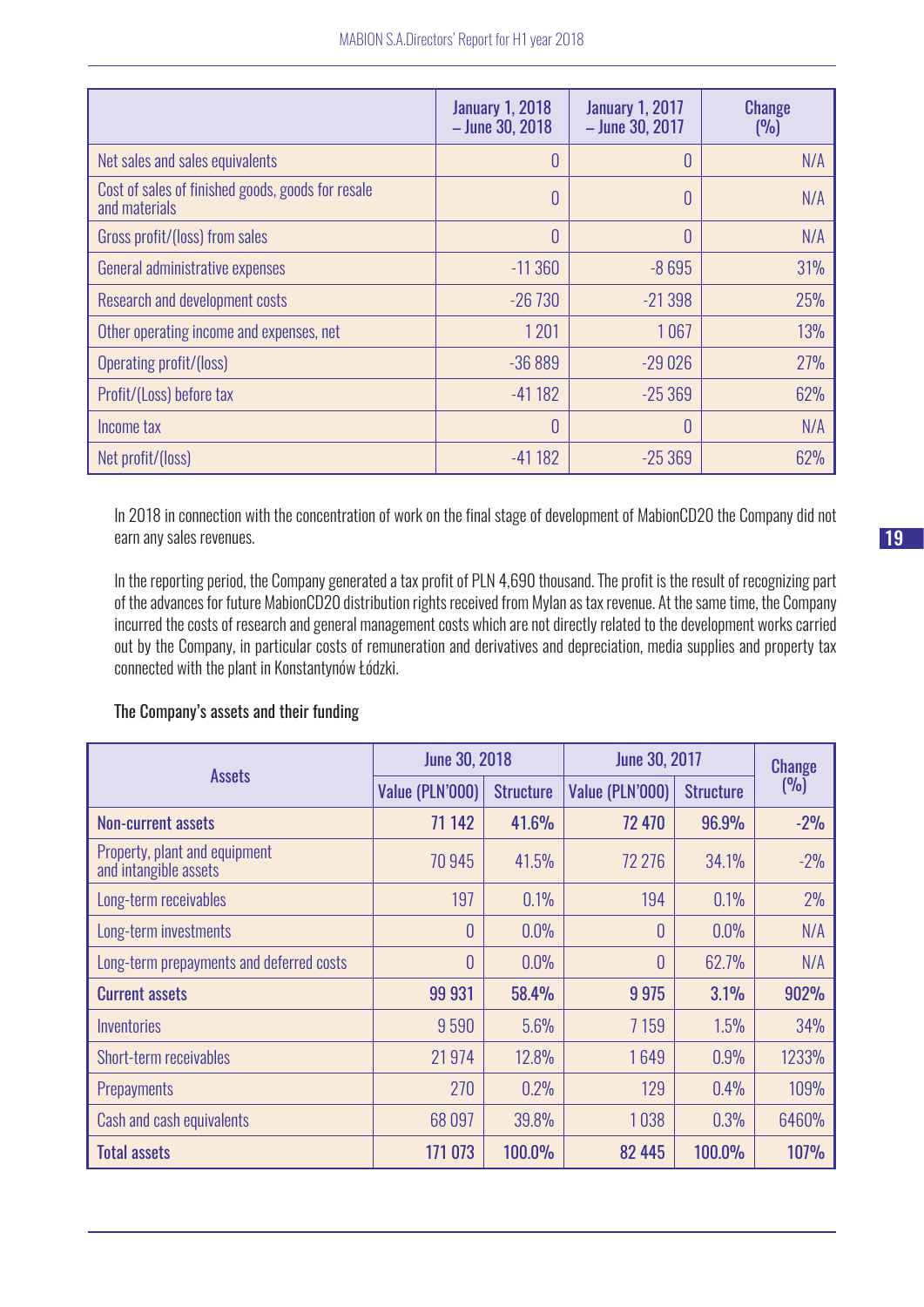As of June 30, 2018 the value of Mabion S.A.'s assets is PLN 171,073 thousand; this constitutes 207% of the value of assets as of December 31, 2017.

The increase in the cash balance related to raising funds from the issue of series P shares in April 2018 had the greatest impact on the asset growth in the last half year, the increase in receivables due to issuing an invoice regarding the next installment of payments for exclusive distribution rights MabionCD20 from Mylan Ireland and increase inventories related to the launch of MabionCD20 production for technical purposes and for the purpose of validation of the production line.

In 2018 the Company financed its operations mainly with the issue of series P shares, the bank loan with BZ WBK as well as and borrowings from related entities and other financial institutions, and short-term liabilities and accruals. The increase in liabilities and provisions for liabilities is related to the the issue of series P shares and currency rate fluctuations which had an impact on the value of liabilities denominated in foreign currency.

The increase in the value of accruals results from the reclassification of a part of the amounts received from Mylan Ireland from the item of short-term liabilities and prepayments.

|                                            | <b>June 30, 2018</b> |                  | <b>June 30, 2017</b> | <b>Change</b>    |             |
|--------------------------------------------|----------------------|------------------|----------------------|------------------|-------------|
| <b>Equity and liabilities</b>              | Value (PLN'000)      | <b>Structure</b> | Value (PLN'000)      | <b>Structure</b> | (9/0)       |
| <b>Equity</b>                              | 69 113               | 40.4%            | $-54158$             | $-65.7%$         | $-228%$     |
| Liabilities and provisions for liabilities | 101 960              | 59.6%            | 136 603              | 165.7%           | $-25%$      |
| <b>Bank loans and borrowings</b>           | 2454                 | 1.4%             | 62768                | 76.1%            | $-96%$      |
| Long-term liabilities                      | 2 181                | 1.3%             | 2 3 0 8              | 2.8%             | $-6%$       |
| <b>Short-term liabilities</b>              | 63988                | 37.4%            | 55885                | 67.8%            | 14%         |
| Accruals and deferred income               | 33 337               | 19.5%            | 15642                | 19.0%            | 113%        |
| <b>Total equity and liabilities</b>        | 171 073              | 100.0%           | 82 445               | 100.0%           | <b>107%</b> |

#### Cash flow statement

The Company's cash flow statement is shown in the table below (in PLN'000):

|                                                      | <b>January 1, 2018</b><br>$-$ June 30, 2018 | <b>January 1, 2017</b><br>$-$ June 30, 2017 | <b>Change</b><br>(9/0) |
|------------------------------------------------------|---------------------------------------------|---------------------------------------------|------------------------|
| Net cash from operating activities                   | $-34214$                                    | $-26703$                                    | 28.1%                  |
| Net cash from investing activities                   | $-2362$                                     | $-1728$                                     | 36.7%                  |
| Net cash from financing activities                   | 103 635                                     | 38 6 24                                     | 168.3%                 |
| Net increase/(decrease) in cash and cash equivalents | 67059                                       | 10 193                                      | 557.9%                 |

In the first half of 2018 the Company generated negative cash flows from operating activities. Costs of research and development work incurred by the Company had the largest impact on the cash flows from operating activities.

The Company's cash flows from investing activities were higher than in the comparable period of the previous year due to the decisions on purchasing additional lab equipment taken by the Company, to reduce third-party service expenses as well as the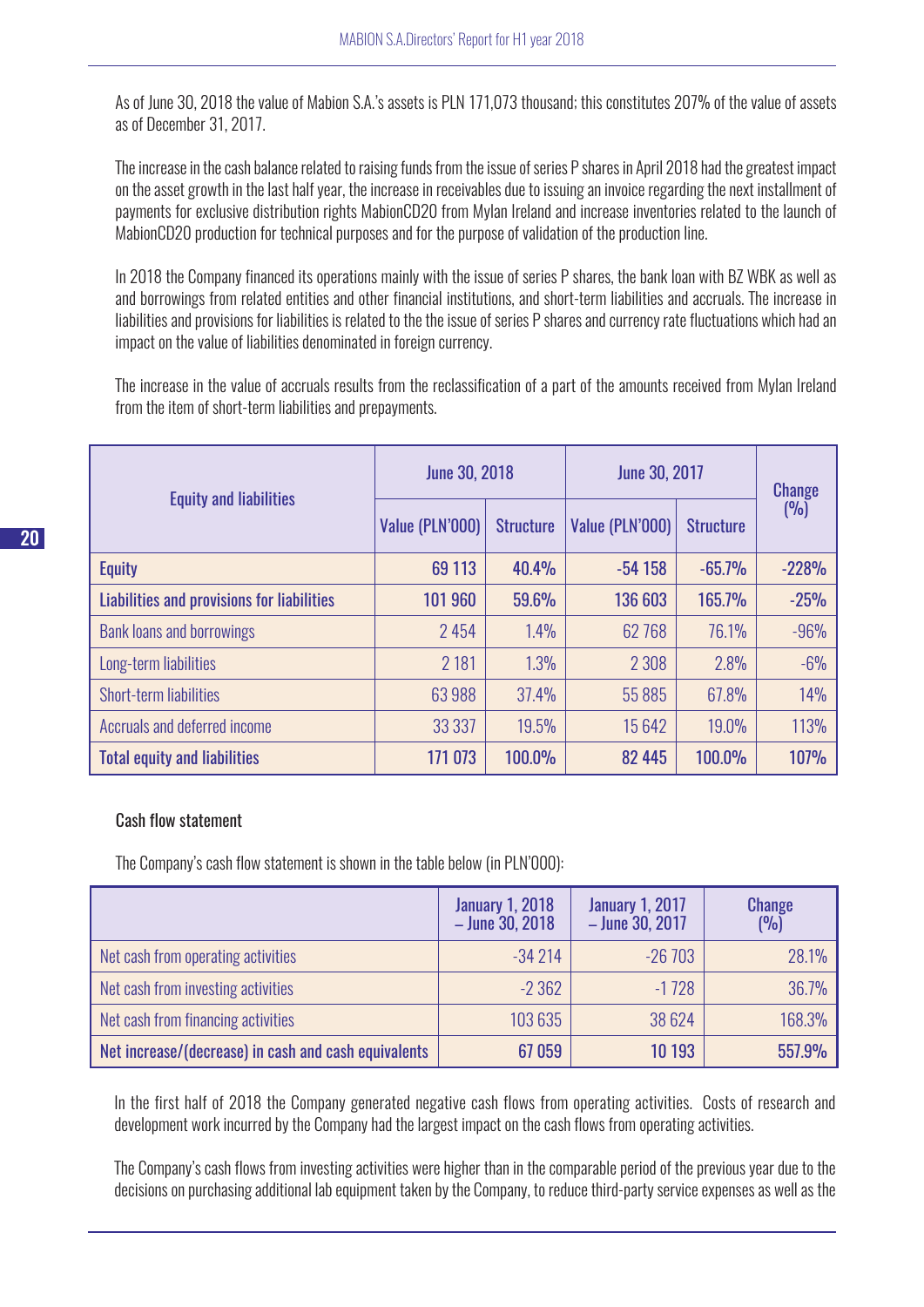investment in the IT systems supporting different departments of the Company. The capital expenditure on property, plant and equipment was to a large extent financed with finance leases and borrowing from financial institutions.

The Company generated significant positive cash flows from financing activities in effect of the issue of series P shares.

#### Selected financial ratios

| Liquidity ratios | <b>Measure</b> | <b>June 30,</b><br>2018 | <b>December</b><br>31, 2017 | <b>Formula</b>                                                                     |
|------------------|----------------|-------------------------|-----------------------------|------------------------------------------------------------------------------------|
| <b>Current</b>   | multiple       | 1.46                    | 0.08                        | current assets / short-term liabilities                                            |
| Ouick            | multiple       | 1.32                    | 0.02                        | (current assets - inventories - short-term<br>prepayments)/ short-term liabilities |
| Cash             | multiple       | 1.00                    | 0.01                        | cash and cash equivalents / short-term liabilities                                 |

| <b>Profitability ratios</b> | <b>Measure</b> | January 1,<br>2018<br>$-$ June 30,<br>2018 | January 1,<br>2017<br>$-$ June 30,<br>2017 | <b>Formula</b>                   |
|-----------------------------|----------------|--------------------------------------------|--------------------------------------------|----------------------------------|
| Operating margin            | $\frac{0}{0}$  | N/A                                        | N/A                                        | profit on sales/sales revenue    |
| Gross margin                | $\frac{0}{0}$  | N/A                                        | N/A                                        | operating profit / sales revenue |
| Net profitability           | $\frac{0}{0}$  | N/A                                        | N/A                                        | net profit / sales revenue       |
| Return on assets (ROA)      | $\frac{0}{0}$  | $-24.07%$                                  | $-30.77%$                                  | net profit / total assets        |
| Return on equity (ROE)      | $\frac{0}{0}$  | $-59.59%$                                  | 46.84%                                     | net profit / equity              |

| <b>Liability ratios</b> | <b>Measure</b> | <b>June 30,</b><br>2018 | <b>December</b><br>31, 2017 | <b>Formula</b>                                         |
|-------------------------|----------------|-------------------------|-----------------------------|--------------------------------------------------------|
| Gearing                 | $\frac{0}{0}$  | 59.60%                  | 165.69%                     | short- and long-term liabilities<br>/ total assets     |
| Debt to equity          | $\frac{0}{0}$  | 147.53%                 | $-252.23%$                  | Liabilities and provisions for liabilities<br>/ equity |
| Long-term gearing       | $\frac{0}{0}$  | 19.62%                  | 19.69%                      | long-term liabilities<br>/ total assets                |

## 4.3 Description of factors and events with a significant impact on the condensed financial statements

In the first half of 2018 there were no one-off events with the exception of the event described below. The Company's activity in the first half of 2018 was comparable to that in earlier periods.

As of June 30, 2018, thanks to the proceeds from the issue of series P shares, the Company possesses positive equity. In the opinion of the Management Board of the Company, support from shareholders (both strategic and participants of the exchange market) and a long-term cooperation agreement with Mylan Ireland Limited will provide the Company with financing necessary to complete development related to MabionCD20 and its commercialization and justify further activity of the Company in accordance with adopted development strategy.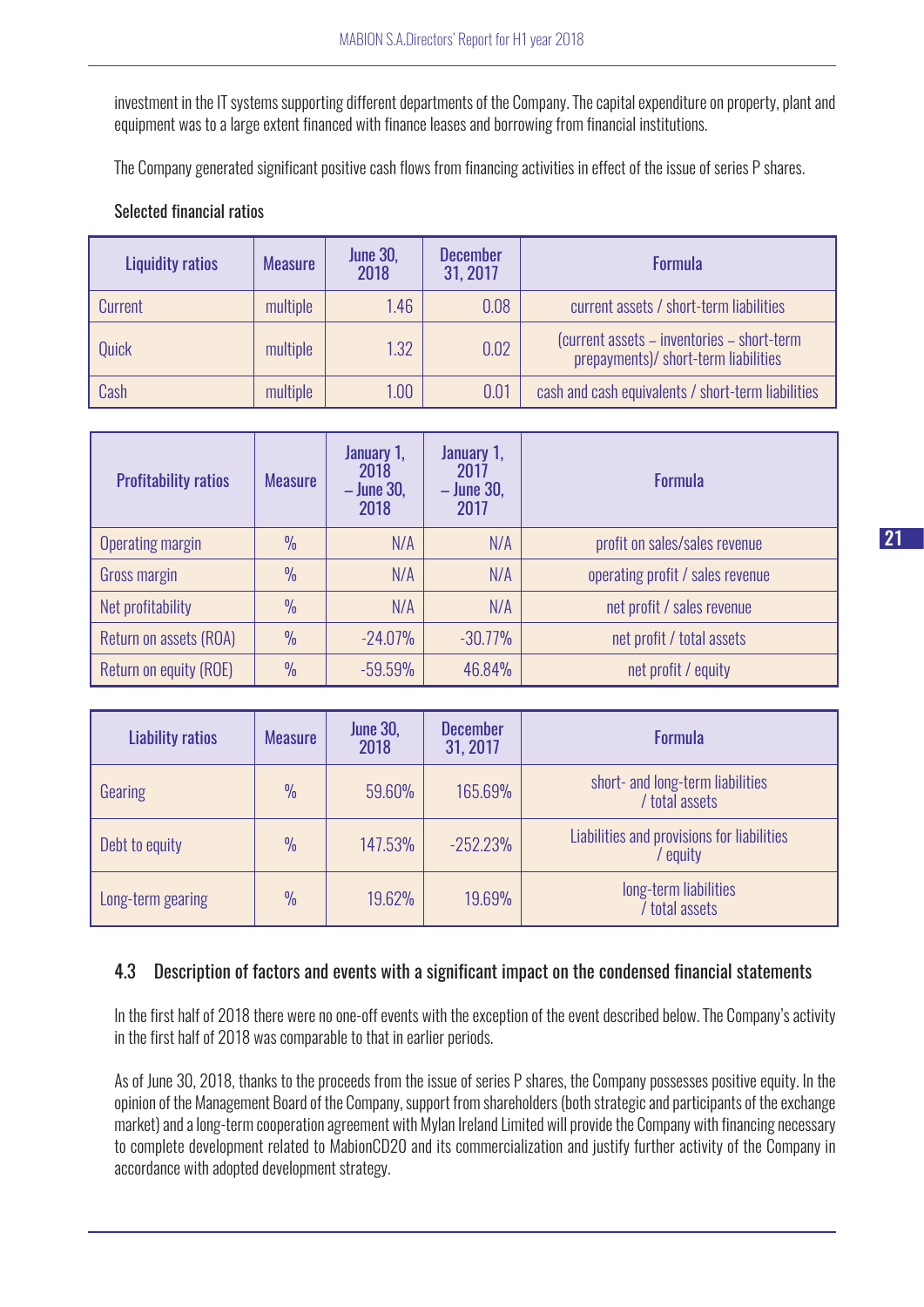## 4.4 Factors which will have an impact on the achieved financial results in the perspective of at least the following six months

In future reporting periods revenues will be strictly related to contracts already signed or work in progress related to the registration and distribution of MabionCD20. Potential delays of negotiations or unexpected departures from time schedules of contracts already signed may have an impact on the amount of revenues.

## 4.5 Position of the Management Board concerning the possibility of meeting the previously published forecasts concerning the results for the year

The Company's Management Board took a decision to cancel the financial forecasts published in 2010 (prepared in connection with applying for admitting I-Series shares to trading in an alternative trading system) and for resigning from publishing forecast financial results.

# 5. SHARES AND SHAREHOLDINGS

## 5.1. Structure of share capital

As of June 30, 2018 and as at the date of the report, the Company's share capital amounted to PLN 1,372,077,20 and consisted of 13,720,772 shares with a nominal value of PLN 0.10 each, including:

- » 450,000 registered A-series preferred shares;
- » 450,000 registered B-series preferred shares;
- » 450,000 registered C-series preferred shares;
- » 450,000 ordinary D-series bearer shares;
- » 100,000 registered E-series preferred shares;
- » 100,000 registered F-series preferred shares;
- » 20,000 registered G-series preferred shares;
- » 2.980.000 ordinary H-series bearer shares;
- » 1,900,000 ordinary I-series bearer shares;
- » 2,600,000 ordinary J-series bearer shares;
- » 790,000 ordinary K-series bearer shares;
- » 510,000 ordinary L-series bearer shares;
- » 360,000 ordinary M-series bearer shares;
- » 340,000 ordinary N-series bearer shares;
- » 300,000 ordinary O-series bearer shares.
- » 1.405.999 ordinary bearer shares and 514.773 ordinary P-series registered share

A, B, C, E, F and G-series registered shares are preferred as to votes – each share gives the right to two votes at the General Meeting. The total number of votes resulting from all the issued shares is 15,290,772.

On March 13, 2018, the National Depository for Securities S.A. ("KDPW") made conditional registration in the deposit of securities under the ISIN code PLMBION00016 340,000 ordinary bearer shares of the N series of the Company and 300,000 ordinary bearer shares of the O series of the Company, with a nominal value of PLN 0.10 each. The condition for registration of the above shares were their introduction to trading on the regulated market, which, in accordance with the resolution of March 14, 2018, of the Warsaw Stock Exchange Management Board, S.A. (WSE) regarding the admission and introduction of the abovementioned shares for stock exchange trading on the WSE Main Market took place on March 19, 2018. In accordance with the KDPW operational communication of 15 March 2018, the registration of the above-mentioned shares in the depository of securities took place on March 19, 2018.

On 30 April 2018, the District Court for Łódź-Śródmieście in Łódź, 20th Division of the National Court Register registered the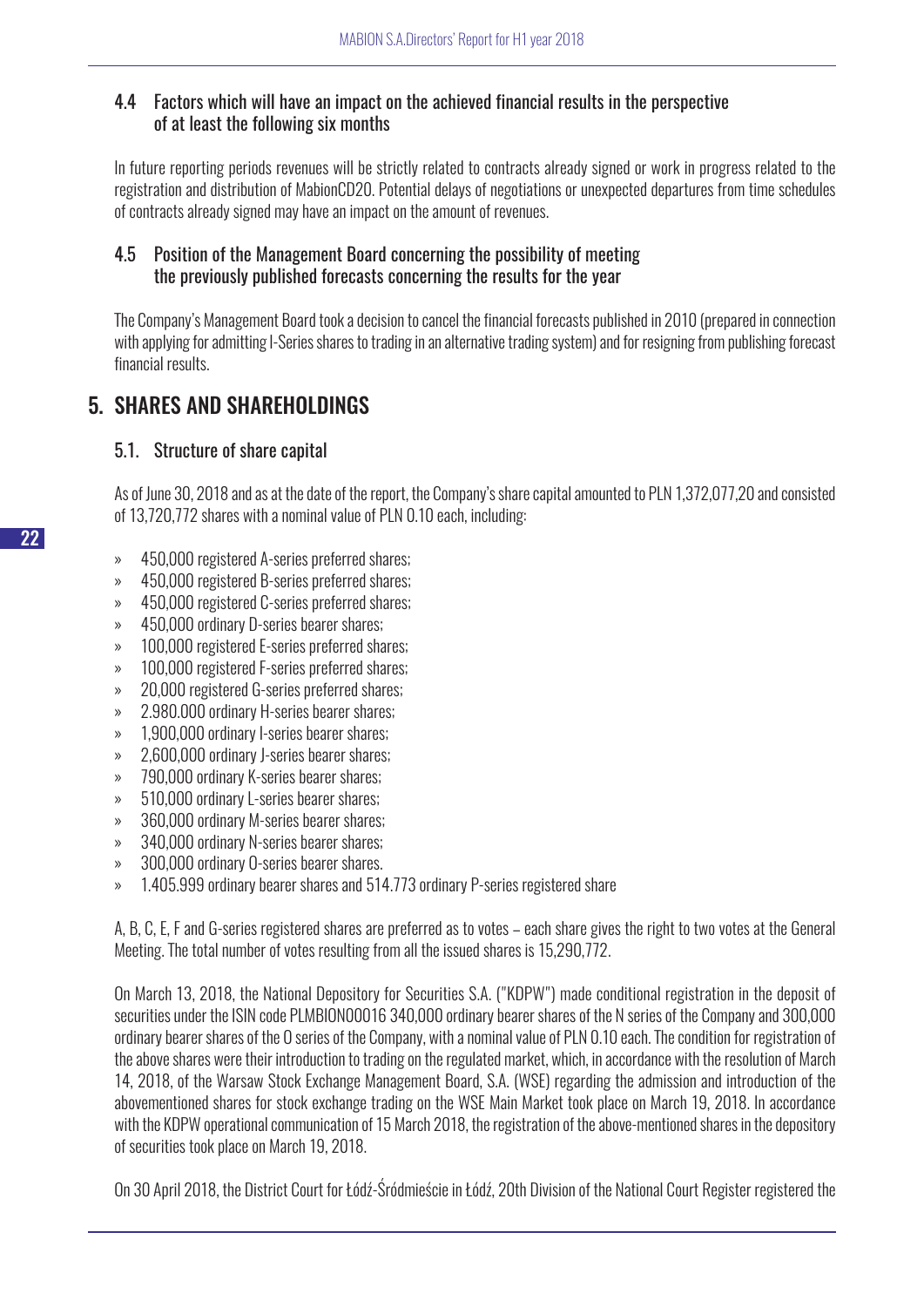increase in the share capital of the Company. The share capital of the Company was increased from PLN 1,180,000.00 to PLN 1,372,077.20 as a result of the issue of 1,920,772 ordinary bearer series P shares with a nominal value of PLN 0.10 each. After registering the share capital increase, the total number of votes resulting from all issued shares is 15.290.772.

On May 18, 2018, the Management Board of the Company in connection with the motion of the shareholder of Twiti Investments Limited, issued on the basis of art. 334 par. 2 of the Commercial Companies Code, adopted a resolution to change, in accordance with the submitted application, 514,773 ordinary bearer shares of the P series into ordinary registered shares of the P series and issue a collective section of shares representing 514.773 ordinary registered shares and depositing a collective share in the Company. The shares to be converted account for 3.75% of the share capital and 3.37% of the total number of votes in the Company. The remaining 1,405,999 series P shares remain ordinary bearer shares.

On June 8, 2018, KDPW made conditional registration in the securities depository of 1,405,999 ordinary series P bearer shares, with a nominal value of PLN 0.10 each. The condition for registration of the above shares was their introduction to trading on the regulated market, which, in accordance with the resolution of June 8, 2018, the WSE Management Board regarding the admission and introduction of the abovementioned shares for stock exchange trading on the WSE Main Market took place on June 12, 2018. According to the KDPW operational communication of June 11, 2018, the registration of the abovementioned shares in the securities depository took place on June 12, 2018.

## 5.2. Shareholders with at least 5% of the total number of votes

According to the Company's Management Board's knowledge, as at the publication date of this half-year report for the, i.e. as of September 13, 2018, the following shareholders have at least 5% voting rights at the Company's General Meeting:

| No. | <b>Shareholder</b>                     | <b>Number</b><br>of shares | <b>Number</b><br>of votes | $%$ share in<br>share capital | <b>Share in total</b><br>number<br>of votes |
|-----|----------------------------------------|----------------------------|---------------------------|-------------------------------|---------------------------------------------|
| 1.  | <b>Twiti Investments Limited</b>       | 2 380 072                  | 2 974 372                 | 17.35%                        | 19.45%                                      |
| 2.  | Maciej Wieczorek*:                     | 1624876                    | 2 117 726                 | 11.84%                        | 13.85%                                      |
|     | Glatton Sp. z o.o.                     | 1004526                    | 1004 526                  | 7.32%                         | 6.57%                                       |
|     | Celon Pharma S.A.                      | 620 350                    | 1113 200                  | 4.52%                         | 7.28%                                       |
| 3.  | Polfarmex S.A.                         | 1 437 983                  | 1920833                   | 10.48%                        | 12.56%                                      |
| 4.  | Funds managed by Generali PTE S.A.     | 1490545                    | 1490545                   | 10.86%                        | 9.75%                                       |
| 5.  | Funds managed by Investors TFI S.A.**  | 1068007                    | 1068007                   | 7.78%                         | 6.98%                                       |
| 6.  | Nationale Nederlanden PTE S.A. Funds** | 938031                     | 938 031                   | 6.84%                         | 6.13%                                       |
| 7.  | <b>Others</b>                          | 4781258                    | 4 781 258                 | 34.85%                        | 31.27%                                      |
|     | <b>TOTAL</b>                           | 13 720 772                 | 15 290 772                | <b>100%</b>                   | <b>100%</b>                                 |

*\* Mr Maciej Wieczorek has a 100% share in the share capital of Glatton Sp. z o.o. and indirectly, through Glatton Sp. z o.o., a 66.67% share in the share capital of Celon Pharma S.A. and 75% in the total number of votes in Celon Pharma S.A.*

*\*\* Pursuant to the list of shareholders at the Extraordinary General Meeting of the Company held on June 28, 2018*

Struktura akcjonariatu Spółki na dzień przekazania raportu za I kwartał 2018 roku (30 maja 2018 r.) według wiedzy Zarządu przedstawiała się następująco: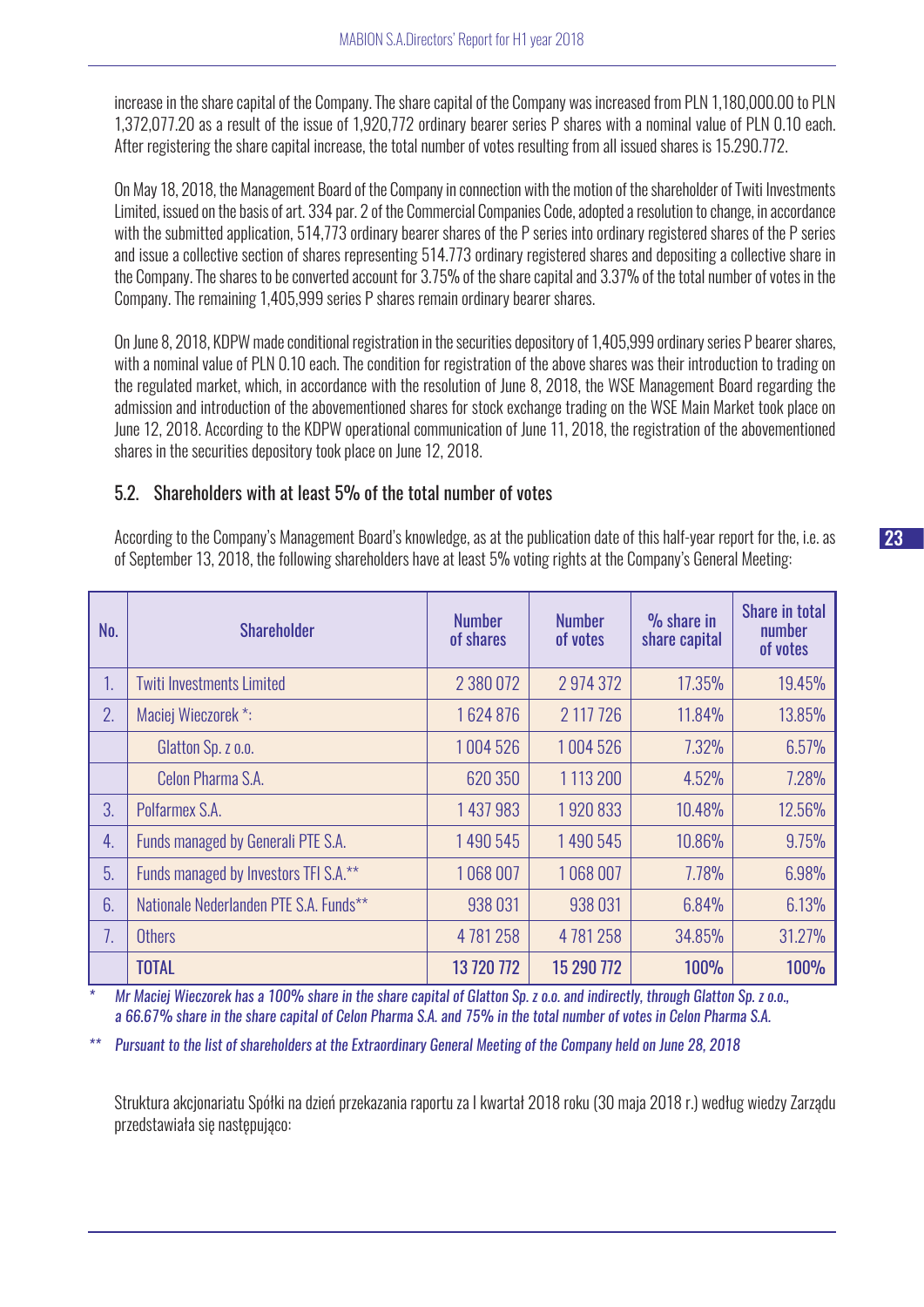| Lp. | <b>Akcjonariusz</b>                                   | Liczba akcji | Liczba głosów | <b>Udział</b><br>w kapitale<br>zakładowego | Udział w ogólnej<br>liczbie głosów |
|-----|-------------------------------------------------------|--------------|---------------|--------------------------------------------|------------------------------------|
| 1.  | Twiti Investments Limited*                            | 2 520 072    | 3 114 372     | 18.37%                                     | 20.37%                             |
| 2.  | Maciej Wieczorek indirectly,<br>including through **: | 1624876      | 2 117 7 26    | 11.84%                                     | 13.85%                             |
|     | Glatton Sp. z o.o.                                    | 1004526      | 1004526       | 7.32%                                      | 6.57%                              |
|     | Celon Pharma S.A.                                     | 620 350      | 1113200       | 4.52%                                      | 7.28%                              |
| 3.  | Polfarmex S.A.                                        | 1 437 983    | 1920833       | 10.48%                                     | 12.56%                             |
| 4.  | Funds managed by Generali PTE S.A.                    | 1490545      | 1490545       | 10.86%                                     | 9.75%                              |
| 5.  | Funds managed by<br>Nationale Nederlanden PTE S.A.    | 912 390      | 912 390       | 6.65%                                      | 5.97%                              |
| 6.  | Funds managed by Investors TFI S.A.                   | 794 566      | 794 566       | 5.79%                                      | 5.20%                              |
| 8.  | <b>Others</b>                                         | 4 940 340    | 4 940 340     | 36.01%                                     | 32.31%                             |
|     | <b>TOTAL</b>                                          | 13 720 772   | 15 290 772    | 100.00%                                    | <b>100.00%</b>                     |

*\* Mr Maciej Wieczorek has a 100% share in the share capital of Glatton Sp. z o.o. and indirectly, through Glatton Sp. z o.o., a 66.67% share in the share capital of Celon Pharma S.A. and 75% in the total number of votes in Celon Pharma S.A.*

## 5.3. Schedule of shares held by management and supervisory board members

|                          | Shares held as at the date of filing the report for the first half of 2018<br>(September 13, 2018)                                                                                                                                                                                                                                                                                                                              |  |
|--------------------------|---------------------------------------------------------------------------------------------------------------------------------------------------------------------------------------------------------------------------------------------------------------------------------------------------------------------------------------------------------------------------------------------------------------------------------|--|
| <b>Management Board</b>  |                                                                                                                                                                                                                                                                                                                                                                                                                                 |  |
| Artur Chabowski          | indirectly, through FL Real Investments Holding Limited with its registered office in Nicosia<br>(Cyprus), in which Artur Chabowski holds 100% interest in the share capital, holds jointly<br>24,034 of the Company's shares with a nominal value of PLN 0.10 each, which constitutes<br>0.18% of the Company's share capital and gives 0.16% voting rights at the General Meeting;                                            |  |
| <b>Supervisory Board</b> |                                                                                                                                                                                                                                                                                                                                                                                                                                 |  |
| Maciej Wieczorek         | indirectly, through Glatton Sp. z o.o. (in which he holds 100% interest in the share capital)<br>and Celon Pharma S.A. (in which, through Glatton Sp. z o.o., he holds 66.67% of interest<br>in the share capital) he holds jointly 1,624,876 of the Company's shares with a nominal<br>value of PLN 0.10 each, which constitute 11.84% of the Company's share capital and give<br>13.85% voting rights at the General Meeting; |  |

In the period from the date of publication of the previous periodic report, i.e. the report for the first quarter of 2018 published on May 30, 2018, there were no changes in the possession of the abovementioned persons managing and supervising the Company.

Other Members of the Management and Supervisory Boards did not hold any of the Company's shares in the period from the submission of the report for the first quarter of 2018 to the date of submission of this report. Members of the Management Board and Supervisory Board of Mabion S.A. have no rights to the Company's shares.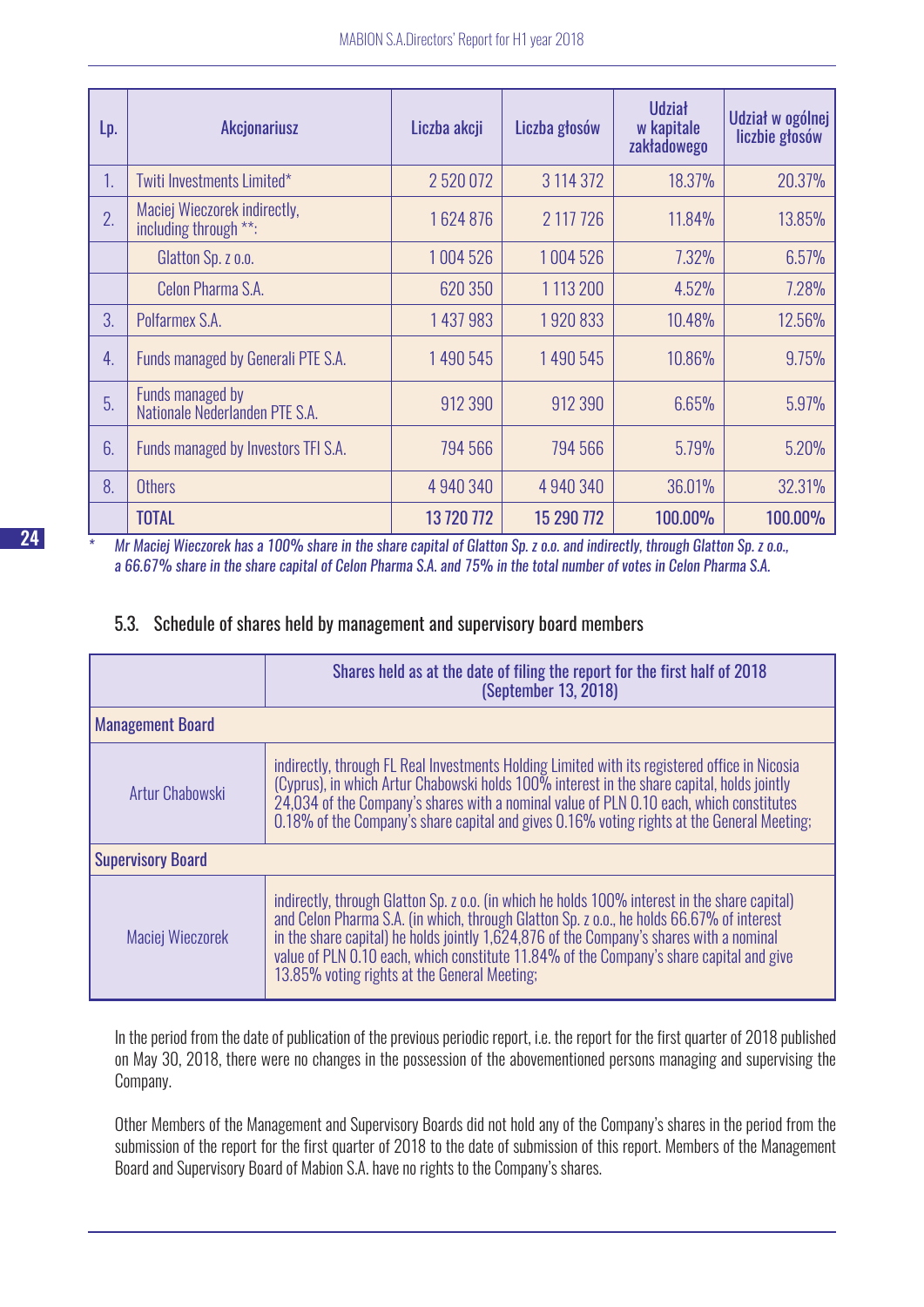# 5.4. Share quotations on the Warsaw Stock Exchange

Data for the first half of 2018:

| Reference price:       | PLN 112.80 (December 17, 2017) |
|------------------------|--------------------------------|
| Start date:            | <b>January 3, 2018</b>         |
| End date:              | June 29, 2018                  |
| Change:                | 1.06%                          |
| Change:                | <b>PLN 1.20</b>                |
| Minimum:               | PLN 90.20 (May 22, 2018)       |
| Maximum:               | PLN 139.00 (January 15, 2018)  |
| Average:               | <b>PLN 106,48</b>              |
| <b>Trading volume:</b> | 729,421 shares                 |
| Average volume:        | 5,930 shares                   |
| Turnover:              | 78.242 million                 |
| Average turnover:      | 0.636 million                  |



Source: www.gpw.pl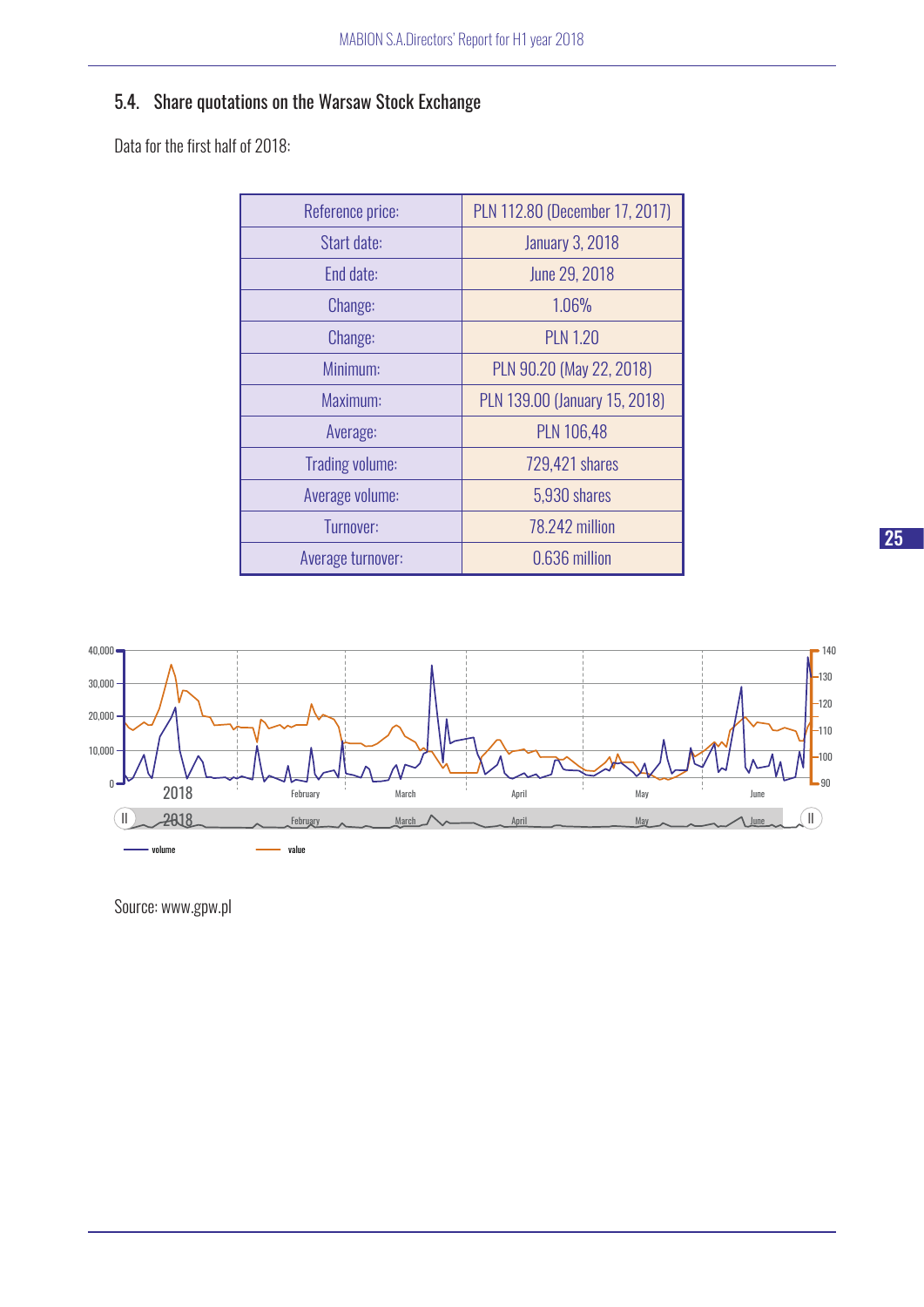# 6. OTHER SIGNIFICANT INFORMATION AND EVENTS

## 6.1. Litigation pending before the court, the competent arbitration body or the public administration body

In the first half of 2018 and until the date of submitting this report, no litigation was in progress before a court, a body competent for arbitration or a public administration body regarding the liabilities and receivables of the Company.

#### 6.2. Other information which is material to the assessment of the human resources, asset and financial position of Mabion S.A., its results and respective changes, and information material to assessing its ability to discharge its liabilities

There is no other information which is material to the assessment of the human resources, asset and financial position of Mabion S.A., its results and respective changes, and information material to assessing its ability to discharge its liabilities.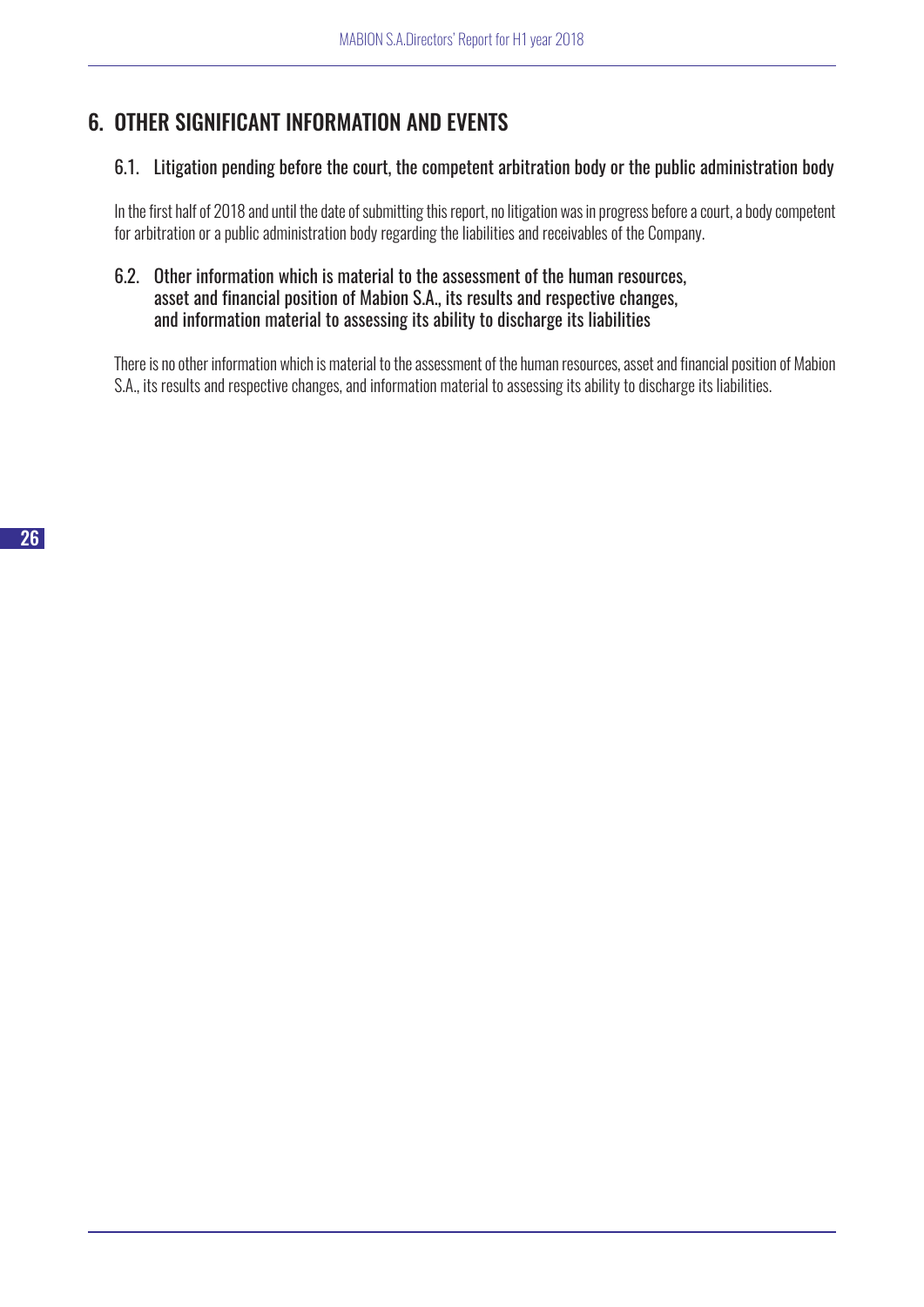## The Company's Management Board

Konstantynów Łódzki, September 13, 2018

Artur Chabowski President of the Management Board

Sławomir Jaros Member of the Management Board

Jarosław Walczak

Member of the Management Board

27